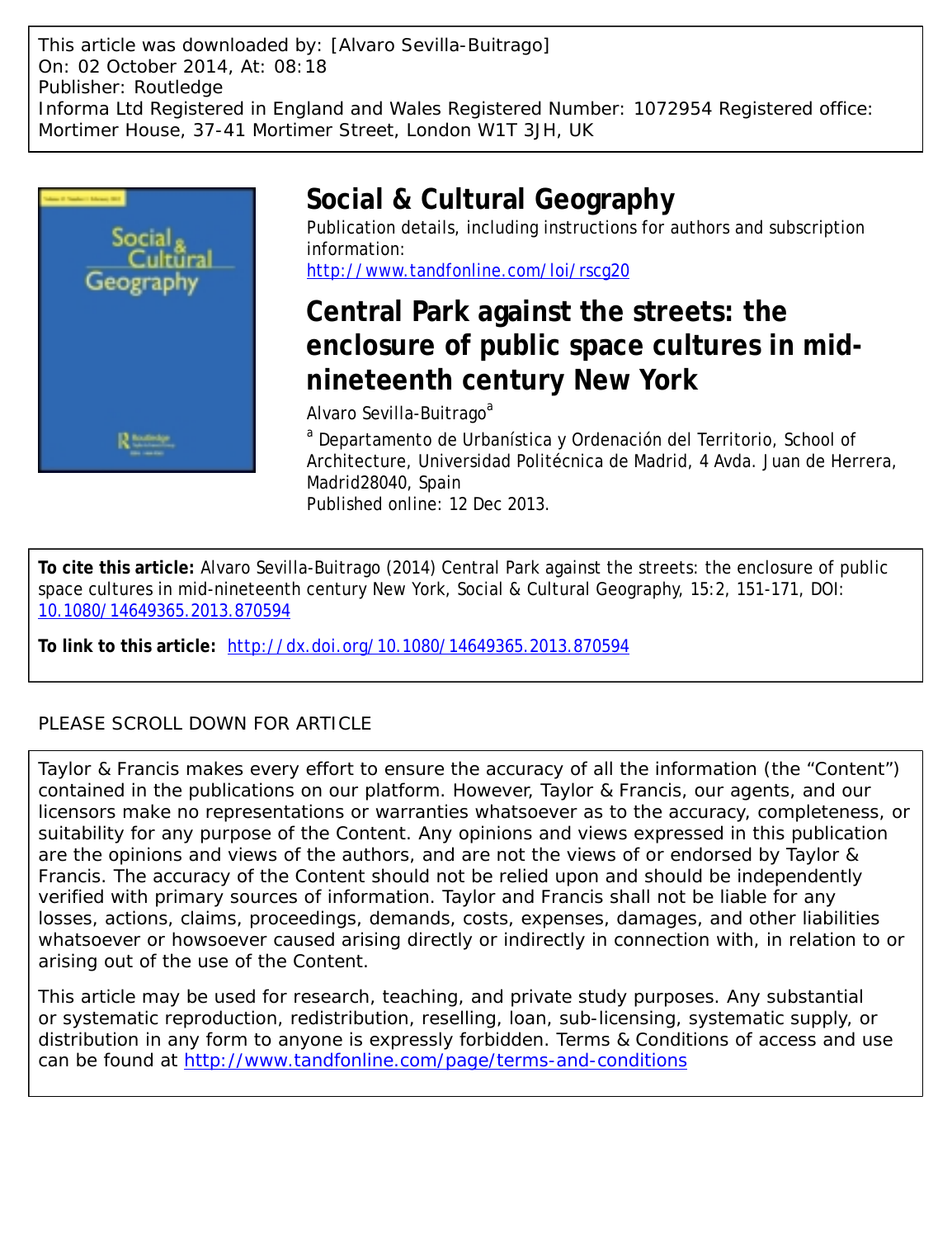# Central Park against the streets: the enclosure of public space cultures in mid-nineteenth century New York

Alvaro Sevilla-Buitrago

Departamento de Urbanística y Ordenación del Territorio, School of Architecture, Universidad Politécnica de Madrid, 4 Avda. Juan de Herrera, Madrid 28040, Spain, [alvaro.sevilla@upm.es](mailto:alvaro.sevilla@upm.es)

The industrialization of New York and its rise to economic dominance brought about a major restructuring of street life and unleashed an array of contradictory everyday urban cultures. In a still under-regulated environment, the commoning of public space became a key sociospatial capital that helped the working classes resolve their reproduction in a way the elite found disturbing and far removed from the civic order they were trying to instil. This article draws on recent theorizations of the commons/enclosure dialectic to develop a comparative analysis of the cultures of public space use vis-à-vis the practices prescribed by Central Park in its attempt to reform everyday spatialities. The park is understood here as an early episode in the project of imposing new social relations through the enclosure of public conduct—a first effort to tame the urban commons and prevent the subaltern appropriation of public space. Following a preliminary discussion of the economic and social determinants and configuration of the material cultures of public space use in Manhattan, the article studies the park's strategies as a special type of enclosure, consisting not of the usurping of common land for private profit but of the mobilization of public space to shift behaviors from one regime of publicity to another.

Key words: Central Park, urban commons, urban enclosure, public behavior, regimes of publicity, public space use.

### Introduction: parks and the enclosure of public conduct

Current waves of neoliberal enclosure have sparked a call to reclaim the commons, both on the streets and in academia (Hardt and Negri [2009](#page-19-0); Klein [2001](#page-19-1); Midnight Notes [2010;](#page-19-2) Reid and Taylor [2010](#page-20-0)). The critique of new urban enclosures and the struggle to reappropriate the commons resonate with previous debates on the eclipse of public space, infusing the discussion with novel insights into the mechanisms that guide such extinction and how the politics of commoning can reinvigorate collective productions of space (Hodkinson [2012;](#page-19-3) Jeffrey, McFarlane, and Vasudevan [2012](#page-19-4); Vasudevan, McFarlane, and Jeffrey [2008\)](#page-20-1). Such arguments, however, would be fully developed if we adopt a broader political and temporal approach in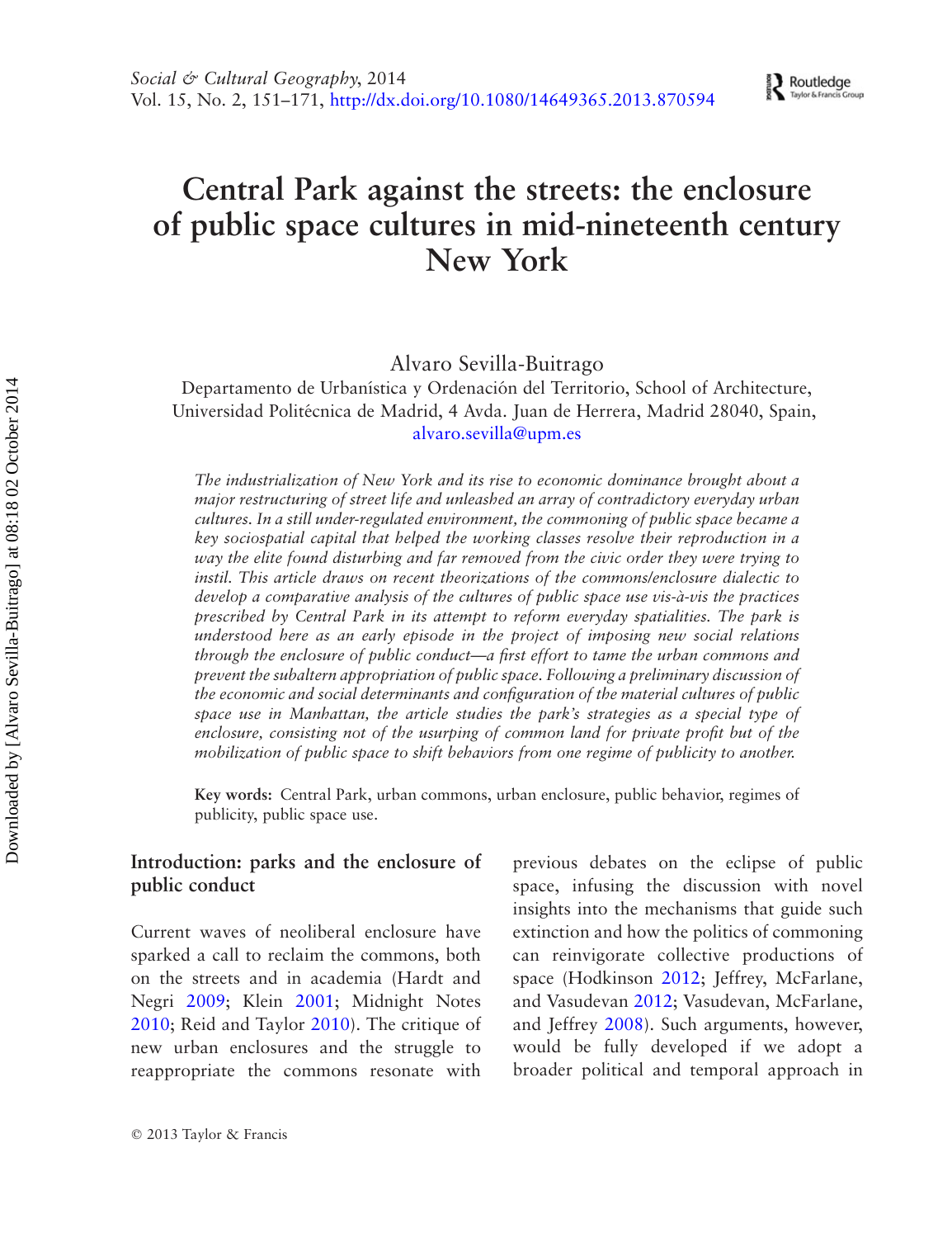order to understand the governmentalities that made our urban present possible: how have these breathing, marginal spaces of everyday independence been eliminated in history and for what reasons? As Blackmar ([2006\)](#page-18-0) has suggested, we need to comprehend the past predicament of the commons in order to trace a genealogy of enclosure and evaluate the difficulties and potentialities of new practices of commoning.

Drawing on this approach, this article uses the commons-enclosure dialectic as a lens to probe the historical formations of public space use in mid-nineteenth century Manhattan. I present a comparative analysis of subaltern appropriations—the commoning—of the streets vis-a`-vis the practices Central Park tried to foster in its mission to reform the everyday spatialities of the city. In a context lacking proper regulatory instruments and in the wake of economic restructuring, the lower classes produced public space as a disorderly commons. Against this background, Central Park constituted a precocious, experimental attempt to impose an alternative urban order through the production of a new regime of publicity, becoming a key reference for a whole generation of urban greening experiences in the USA and a paragon for later urban reform (Cranz [1982](#page-18-1); Rosenzweig and Blackmar [1992](#page-20-2); Schuyler [1986](#page-20-3)). While many planners and historians have usually depicted this experience as a completed landmark in the history of American urban public space, it is more helpful to consider Central Park an open territory, an inaugural episode of a still ongoing logic: the production of urban publics through the taming of collective uses of space. The park was conceived as a *space* of exception, isolated and protected from the rough-and-tumble of the street commons so that 'order and propriety [were] maintained supreme over every foot of its surface' (BCCP

[1859:](#page-18-2) 7). According to the official imagination, it would work as a pedagogic device, teaching visitors how to correctly use public space—a behavior the reformed subjects would subsequently diffuse across the city, transforming the tempestuous social landscape of New York. The park was not without contradictions, of course. An exploratory governmental venture, it became an arena of overlapping and often conflicting institutional and technical agendas. However, its inception generated an emerging consensus among the progressive elite and certain sectors of an inchoate middle class concerning the need to conduct working-class conducts as a fundamental moment in the production of a normalized public, a perspective that would become pervasive decades later (Boyer [1992](#page-18-3)).

But in what sense can a pioneering public space be understood as an enclosure? What strategies of dispossession are afoot in these initiatives to create inclusive public parks? While the bulk of this article is dedicated to studying Central Park as an opportunity to delve into these questions, I will advance some theoretical maneuvers in order to clarify subsequent arguments and connect my analysis to recent attempts to extricate public space contradictions. Current interpretations of the articulation between urban enclosure, public space, and the cultural formations associated to the practices of commoning can be problematized at several levels. Firstly, most analyses of public space using an enclosure perspective tend to reproduce the previous mourning for its loss, focusing on exclusionary policies and neoliberal privatization (e.g. see Kohn [2004;](#page-19-5) Lee and Webster [2006;](#page-19-6) Low [2006](#page-19-7); Sennett [1992;](#page-20-4) Sorkin [1992\)](#page-20-5). However, this approach can be mobilized to investigate wider theoretical horizons. For instance, what if enclosure logics were also operative in initiatives aimed at creating—and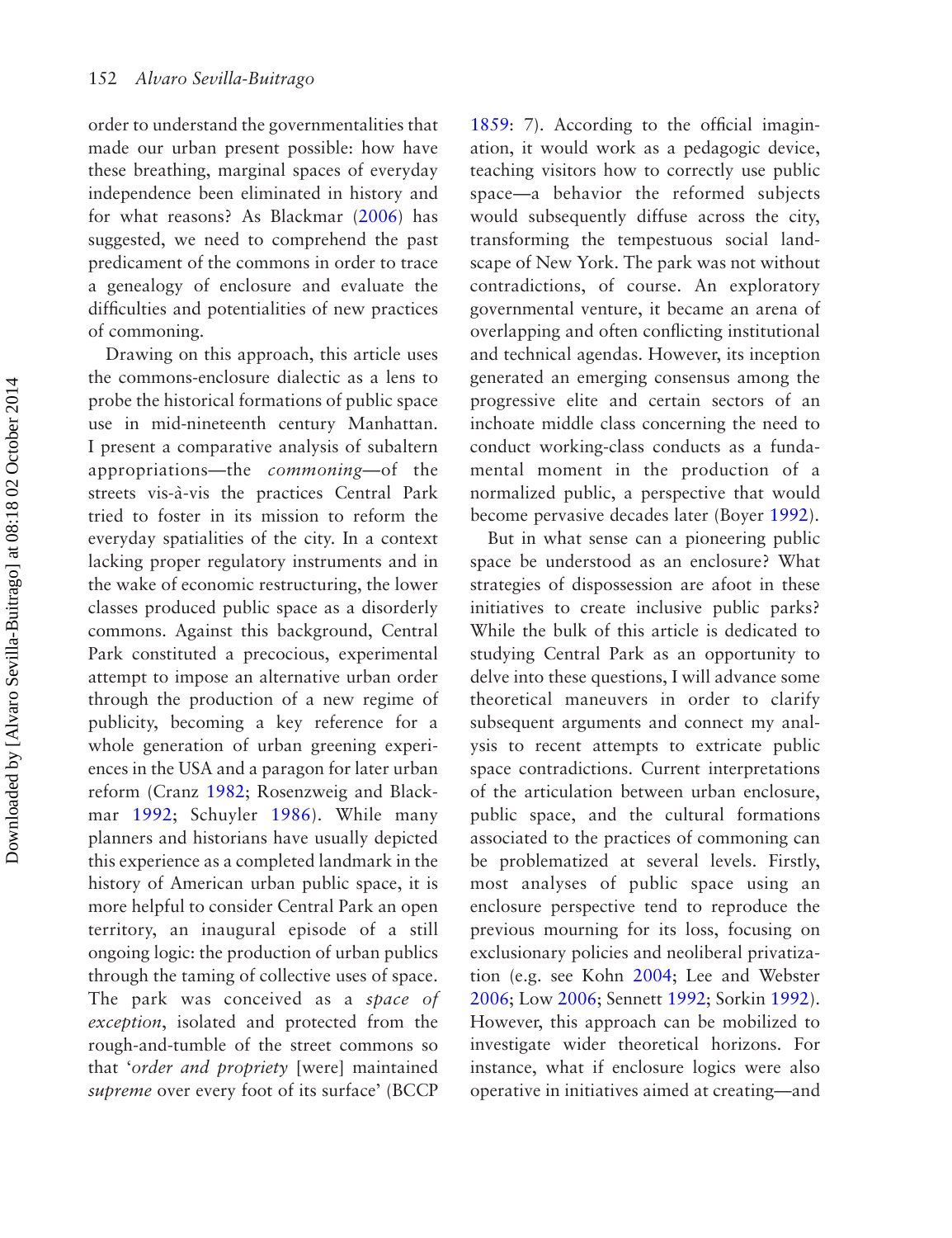not at eliminating—public space? The case of Central Park shows that institutional orderings of space can incorporate subtle, often unnoticed strategies of dispossession without privatization, using certain assemblages of public space to eradicate the practices underpinning autonomous appropriations thereof. In their attempt to shape and normalize the public, these designs adopt an inclusionary approach: they do not restrict entrance, but instead foster access in order to gain a wider influence and model the conditions under which the space is used.<sup>[1](#page-17-0)</sup> Thus, the understanding of enclosure as a spatially driven form of dispossession should inspire the exploration of public space conflicts beyond privatization and social exclusion in order to identify the variegated practices of deprivation embedded in the state production of regimes of publicity.

Secondly, despite explicit claims to rethink enclosure beyond the Marxian focus on the conditions and means of production, most of the available case studies fixate on the crude dispossession and plunder of material resources and goods to deploy their critique (e.g. Blomley [2008;](#page-18-4) Harvey [2006;](#page-19-8) Heynen, McCarthy, Prudham, and Robbins [2007\)](#page-19-9). Our understanding of the governmentalities of enclosure would benefit significantly from a more sweeping approach, incorporating a consistent consideration of cultural and the so-called immaterial commons—knowledge, skills, practices, affects, subjectivities (Hardt [2010\)](#page-19-10)—and their extinction through enclosure affecting not only modes of production but also the less obvious regimes of social reproduction (Sevilla-Buitrago [2012](#page-20-6), [2013\)](#page-20-7). Unfortunately, the contributions addressing this question with greater resolution usually lack a proper spatial perspective (De Angelis [2007;](#page-18-5) Read [2003\)](#page-20-8). Such an approach should help deepen our material and spatial conception of culture (Low [1996\)](#page-19-11), revealing how certain subaltern cultural formations rely on alternative valorizations and spatialities of commoning aimed at economic self-provisioning and relative social independence. Besides, at a time of unprecedented political and normative attention to issues of misbehavior in public spaces (Ellickson [1996](#page-19-12): 1168) and amongst the dissemination of 'zero tolerance' politics in major Western cities (Hubbard [2004\)](#page-19-13), it is convenient to revise the early history of urban public parks as a preliminary experience in the enclosure of subaltern conducts.

The focus on the relation between enclosure and the spatialities of everyday cultures connects back to public space debates on a third level. Despite the existence of an extensive body of literature on the relation between cultural formations and public space (e.g. Low [2000;](#page-19-14) Low, Taplin, and Scheld [2005\)](#page-19-15), most of the work carried out on the latter focuses on its macro-political role, either presenting public space as a realm of representation and disagreement (e.g. Butler [2011;](#page-18-6) Mitchell [2003](#page-19-16); Parkinson [2012\)](#page-20-9) or denying its centrality in the formation of current political identities (Amin  $2008$  $2008$ ).<sup>2</sup> However, from the standpoint of the dialectic of commoning and enclosure, many of these dichotomies seem artificial: in the context of capitalist restructuring the minor, quotidian cultural practices attached to the urban commons may become a key moment in the larger constitution of political subjects. The physical configuration of public space favors particular modes of appropriation that crystallize into habits and custom; under certain economic and social conditions, these habits breed cultural commons that shape the everyday formations of public space use. The streets turn into a means to organize daily life, generating 'breathing spaces' that provide a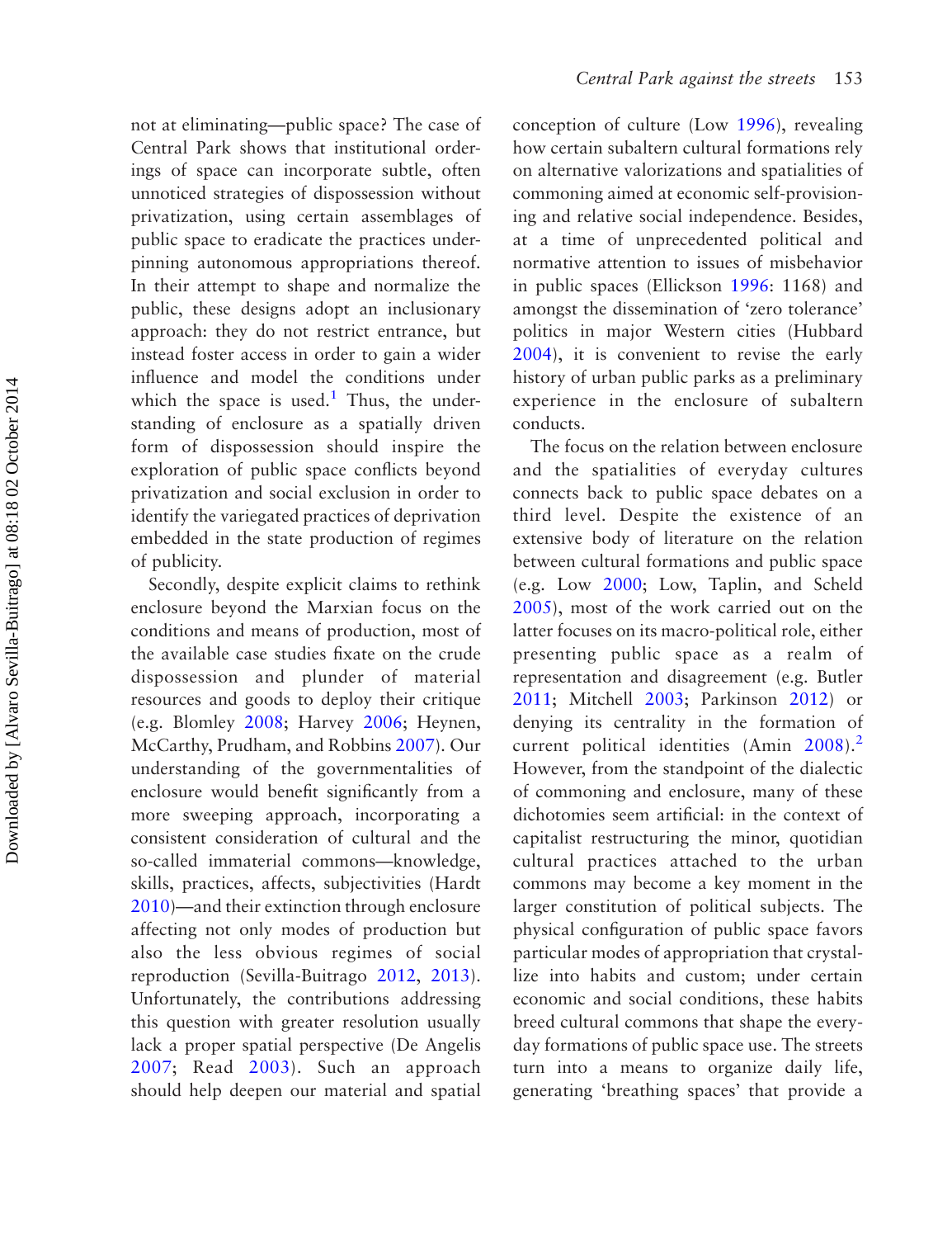'marginal day-to-day independence' away from the pressures of the system (Williams [1973](#page-20-10): 107). In resisting the advance of commodified forms of existence, the material cultures underpinning these commons acquire political meaning and everyday spatialities themselves become a bone of contention. Hence, the dispossession of subaltern commons becomes a key element in the imposition of new social orders and the consolidation of social hegemonies, and thus public space is mobilized through a particular enclosure regime to produce new behaviors and spatial practices. These embodied and often unnoticed struggles exceed the formation of the rational public sphere at the center of abundant literature on the topic, but they are central to the micro-politics of public space.

This theoretical triangle between commoning/enclosure, public space, and cultural formations can be summarized as follows: the deployment of everyday spatialities based on elementary economic needs generates cultures of street use that in turn produce public space as an urban commons. In that scenario, urban enclosure appears as a mechanism to eliminate the subaltern skills and behaviors underpinning such collective appropriations—the enclosure of public conduct. The disappearance of these forms of selfmanagement leads to the eclipse of the social capital and informal modes of social reproduction that had formed a basis for the cohesion of subaltern communities. $3$  The adoption of a broad temporal perspective is helpful in pinpointing these questions. The analysis of the historical geographies of urban enclosure makes it possible to overcome the fixation on only the most obvious aspects of contemporary phenomena, showing the complexity of diverse governmental landscapes and how the strategies of enclosure have been mobilized in different regulatory contexts.

Moreover, studying the constitution of the historical commons also helps problematize current idealistic representations of public space: as is clear from this article, in the context of a class-segregated society, the commoning of the streets renders public space a precipitate of wider contradictions with potentially exclusionary features.

A foundational experience in sociospatial planning, Central Park can be seen as an early experiment to shape behaviors through planning and the ordering of space (Crofts, Hubbard, and Prior [2013](#page-18-8)). In the struggle to supply public space with content and meaning, the state experimented with new regulatory techniques so as to suffocate the conditions that made popular appropriation of ordinary streets possible. The initial project would fail in its attempt to consummate this all-encompassing strategy by itself, but its influence would be lasting. Central Park's parable can illuminate current endeavors to disentangle the politics of public space and develop a genealogy of our urban present. If enclosure can be understood not only as an inherent condition of capitalist development (De Angelis [2007](#page-18-5)) but also as a crucial moment in the emergence of spatial planning (Sevilla-Buitrago [2012\)](#page-20-6), then perhaps we should visualize the creation of nineteenth century regulated public parks as the bright side of a less prominent feature in urban history—the extinction of the everyday cultures of autonomous street use.

## A global sense of New York City's public space

In order to apprehend the social role of Central Park, we must previously understand the wider network of global articulations to which New York City (NYC) and its streets were connected. The park was, in fact, a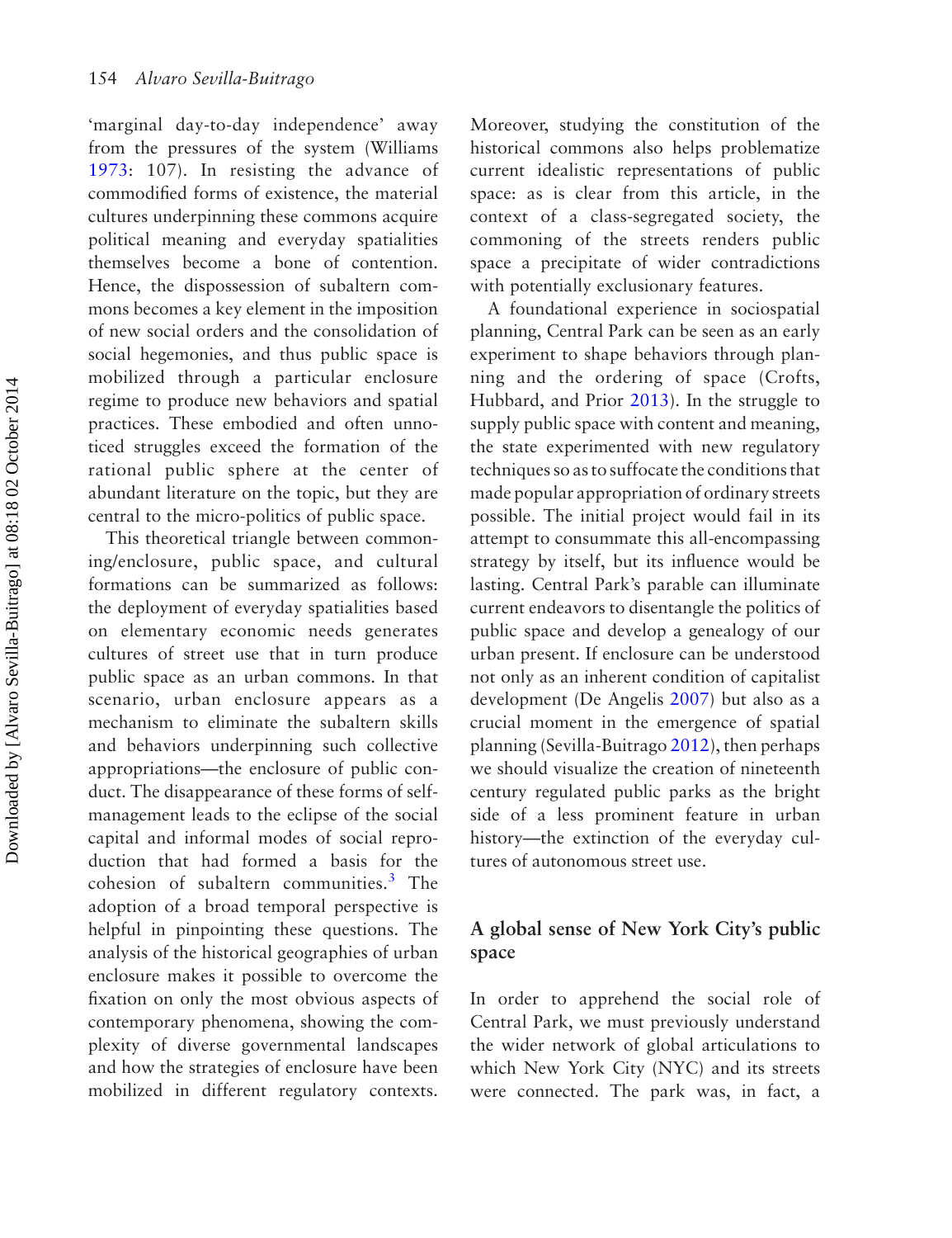response to what the local elite perceived as a growing misgovernment of public space and this, in turn, was the result of a whole map of contradictions unleashed by the material shifts the city had undergone since the late eighteenth century. NYC became the leading port in the East Coast between the Revolutionary War and the 1820s, a pivotal economic space connecting the Great Lakes region and the Atlantic (Glaeser [2005\)](#page-19-17). The demographic changes were not long in coming: between 1790 and 1840, the population of Manhattan had multiplied by ten and between 1840 and 1870 it had tripled again (Gibson [1998](#page-19-18)). This revolution in the scale of the city's connections and its growing integration into transatlantic networks of commerce and labor power brought about a major restructuring of the local economy, which would be subject to strong turbulence during these decades. The years of extraordinary expansion were followed by periods of depression and severe panic; social unrest mirrored those imbalances with riotous outbreaks and more sustained resistance in the emerging associationism of the working classes, fired by waves of politicized workers arriving from a convulsed Europe (Headley [1873\)](#page-19-19).

These major, well-known conflicts were accompanied by other contradictions. The erosion of the old economic order gave rise to a dramatic shift in the patterns of everyday life and use of the city. These processes could, indeed, be observed in the wake of the transformations in the spheres of production, distribution, and the social organization of consumption, processes that would alter the traditional forms of social reproduction and their spatialities. The progressive expansion of labor and commodity markets disrupted the old schemes of production. Master artisans replaced the old handicraft methods with new rudimentary mass production processes, whereby lower quality goods were manufactured by less skilled wage laborers rather than by traditional apprentices and journeymen. Attracted by the demand for this new type of workers, the waves of immigrants disembarking in the city during these decades fuelled a process that eventually unleashed a rampant metropolitan industrialization based on a new work discipline and an increasing precarious-ness of labor (Wilentz [2004](#page-20-11): 107-142). This trend had two direct repercussions on street life. On the one hand, the presence of growing masses of the laboring poor coming from the Old World—especially from rural areas which brought with them contradictory forms of use of collective space and everyday life, and non-urban modes of work, leisure, and socialization. The overcrowding and increased activity of the popular districts pushed the newcomers out onto the street, where those patterns were deployed with their full antagonistic force; the growing number of homeless persons cast out of formal labor circuits contributed to aggravating this trend. On the other hand, changes in the forms of employment and the new arrangements of domestic labor restructured the family unit, the organization of the household economy, and the daily routine. Children were no longer able to work as craft apprentices and women were obliged to contribute to the family income by taking additional jobs or seeking help from the community. Both children and women—the quintessential figures of social reproduction at that time—would become the fundamental architects of a new form of everyday life, relying more heavily on the city and its streets as an urban commons.

As regards commerce, these processes converged with the erosion of the public market system during the second quarter of the century and the deregulation of commercial activity in 1843 (Burrows and Wallace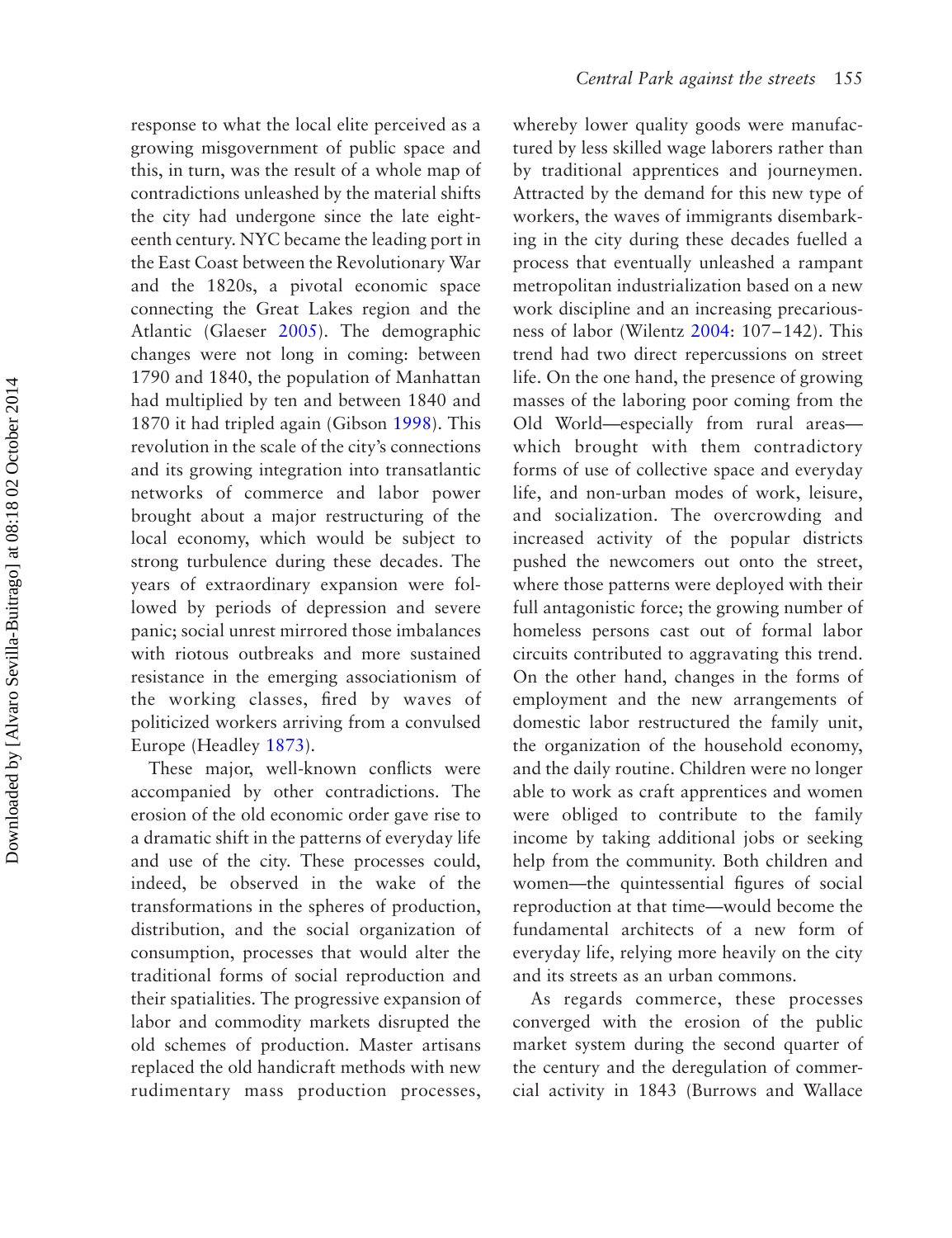[2000](#page-18-9): 739). The municipality left public markets to deteriorate and allowed the spread of a

burgeoning informal economy, whereby ... provisions were sold by grocers at retail out of stores or from homes, or by peddlers on the street .... [T]he changing landscape of food retailing reshaped the spatial development of Manhattan, altered the daily routines of household provisioning [and] reconfigured the everyday sociospatial relations of neighborhood life and of urban public space. (Baics [2009](#page-18-10): 21)

The dissemination of informal market activity into the streets produced a highly complex socioeconomic topology. Scavenger children, ragpickers, hucksters, prostitutes, and so on, all of them mushroomed in the interstices of this variegated street regime (Wilentz [2004](#page-20-11): 27).

It would be difficult to harmonize this reconfiguration of the everyday cultures of the street with a new phenomenon emerging in Manhattan at that time: the dissemination of new elite and middle-class consumption habits and the appearance of a new feminine spatiality attached to them. The economic expansion led to a diversification of supply which had to be matched by the appropriate demand. This systemic market pressure altered the traditional scheme of the 'separate spheres' doctrine, a customary division of social space that assigned distinct gender roles and realms to men and women, relating the former with public space and the latter with domesticity. Activities associated with consumption were one of the few opportunities for women to venture out of the home and into the streets, and the unrelenting requirement of markets would widen this gap (Bondi and Domosh [1998](#page-18-11)). But, as we will see, despite the proliferation of new, 'feminized' elite consumer spaces, the streets that the rich and the

poor had to share—and that middle and upper class women had to traverse while shopping still traced a map full of offences against decorum (Domosh [1996:](#page-18-12) 37–44). The tight Victorian regulation of women's activities and representations collided with the system's contradictions deployed in the disorderly geographies of public space use.

By the 1850s, when Wall Street became the nerve center of national finance, a new generation of the privileged demanded a place of their own in the city. Indeed, the making of the Manhattanite bourgeoisie was, amongst others, a spatial process in which certain locales and spatialities played a key role, shaping class identities and demarcating class boundaries (Scobey [1992:](#page-20-12) 204). But this aspiration to a new material culture of the street—made of fine clothes, scripted gestures and other fashionable delicacies—would not be easy to achieve: '[t]he overwhelming impression the city left on the minds of its upper-class citizens was one of incomprehensible chaos ... permanently threaten[ing] encounters with its most undesirable inhabitants' (Beckert [2003](#page-18-13): 47). The attempt of the bourgeoisie to establish refined codes of conduct and transfer them to the street through new performativities of public space was futile. Although the elegant New York could perform the ritual of giving itself up to a 'mighty sacrifice to solemnity' with 'strict precision' and 'sacred gravity' (Foster [1849](#page-19-20): 11), these ceremonies of representation could always be contested by polite transgressions (Domosh [1998](#page-18-14)) or fulminated by ruder presences in space. In her Letters from New York, Lydia Maria Child recalled one of these memorable moments:

[A] man attempting to pass an old woman in a crowd, cried, "Get out of the way there, you old Paddy." "And indade I won't get out of your way;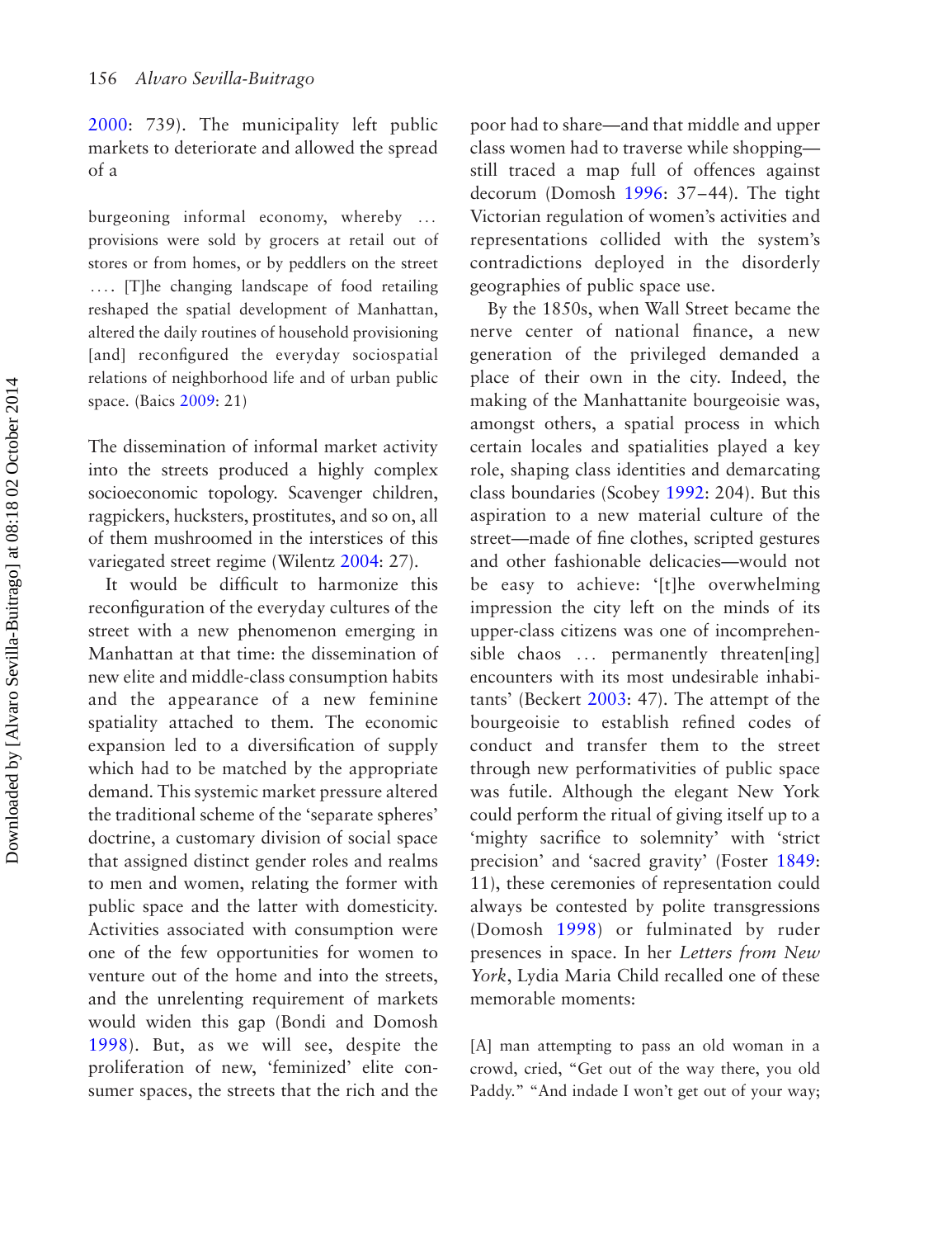sown the city streets with contradictions that embarrassed the local elites, incapable of

donkey. (Child [1845](#page-18-15): 167)

matching their economic success with a new urban order, conspicuous enough to rival its European equivalents. A middle class in formation, eager to demarcate the boundaries with the lower orders, also regarded these phenomena with anxiety. The new police force, established in 1844, could perambulate the popular neighborhoods and repress the most flagrant cases of wrongdoing; the 'sociospatial bubbles' of Ladies Mile and the emerging Fifth Avenue could provide a temporary remedy for promenading. However, these measures were insufficient. More ambitious sociospatial enclosures were needed, not only for an effective 'polic[ing] of the boundaries of "Society"' (Scobey [1992](#page-20-12): 203) but also to shape and regulate popular behavior.

I'll get right in your way," said she; and suiting the action to the word, she placed her feet apart, set her elbows akimbo, and stood as firmly as a provoked

The rescaling of New York's economy had

#### The street commons of Manhattan

The intensification of activities in the streets of Manhattan during the first half of the nineteenth century produced a gradual opening of their meaning and content. Within that fleshy meshwork of paths and events, the dissemination of spontaneous processes of spatial appropriation bred an unruly world in which the popular classes used public space as a material and social resource to palliate the growing precariousness of their everyday lives. In spite of the ongoing functional specialization, the nerve centers of the city still maintained an extraordinary blend of activities (Scherzer [1992:](#page-20-13) 25). More importantly, the changes in the city's productive and commercial structures described earlier led to an increase in heterogeneity and intensity in using public space, to the delight of writers, journalists, and the budding *flâneurs* of the city. In his Doings of Gotham, Poe saluted a city 'thronged with strangers' where 'everything wears an aspect of intense life,' while Whitman's Song of Myself chanted 'the fury of roused mobs,' the 'talk of the promenaders,' the 'living and buried speech ... always vibrating here.' However, as other less illustrious authors recalled, Manhattan was also a place full of filth, noise, and chaos. The periodicals and urban guides systematically complained about the poor state of the public spaces of 'the dirtiest city in the Union,' with its narrow, crooked streets, bursting at the seams with 'fetid nuisances,' ashes, mud, and street-cries (Bellows [1861](#page-18-16); Greene [1837](#page-19-21): 170).

But there were other, more profound contradictions embedded in the functional and social fabric of public space. The urban content of the streets was composed of a thick superimposition of strata, ranging from plain uses such as transport, strolling or access to buildings and shops, to other, less evident activities, which nonetheless had a strong physical and symbolic presence. More importantly, in the absence of an effective regulation of the uses of the streets, this accumulation of meanings took place in a regime of informality from which not even the most elegant areas were able to escape. Even the showy A. T. Stewart's first department store was surrounded by hucksters and peddlers (Stansell [1982:](#page-20-14) 313). Besides, street vending was by no means a static activity; hawkers regularly moved to upper-class residential areas to offer their products. It was usual, for instance, for groups of butchers to lead newly acquired livestock through these neighborhoods,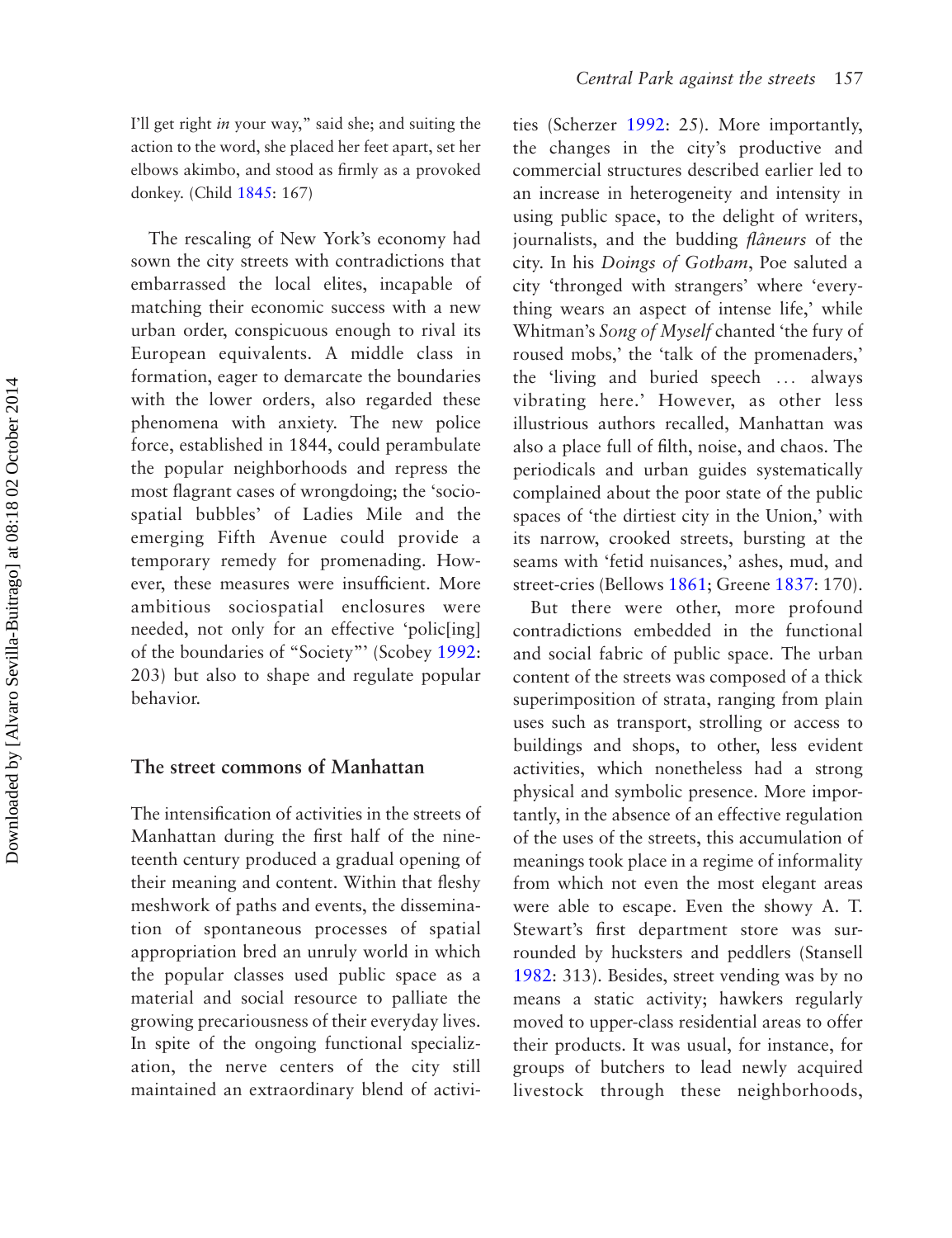stopping before homes to find out if wealthy customers would like to order part of the animal (Burrows and Wallace [2000](#page-18-9): 475). Along with more conventional products, the streets were home to other types of goods, commodities and characters, each of them with their particular voices and spatialities newsboys, patent medicine men, vociferous preachers, scissor grinders, Punches and their tormented Judies, and so on. The elite witnessed this sociospatial cacophony impatiently: even the joyful organ grinders would soon be called into question with several attempts to prohibit their activity during the second half of the century (Accinno [2010\)](#page-18-17).

Of course, these reactions pointed to a much more clamorous conflict than the shrill tunes of street musicians. In the side-walks of Manhattan, '[h]igh and low, rich and poor [mingle] in true Republican confusion' (McCabe [1872](#page-19-22): 133)—'all go the same road and appear upon the same level. Social inequalities are, like the avenue itself, Macadamized' (Foster [1849:](#page-19-20) 46). Despite the ongoing residential segregation, Manhattan still lacked a complete social division of space. Not 200 yards from perfumed shops on Broadway were the worst areas of the city where 'the air was fetid with the stench of human and animal waste' (Wilentz [1979:](#page-20-15) 128). It is easy to imagine the range of anxieties with which the local bourgeoisie and an embryonic middle class faced this public rubbing of shoulders. The upper classes had to bear the sight of ragged boys and young prostitutes when they left their cultural 'bubbles' after recitals and exhibitions (Child [1845:](#page-18-15) 23) and the growing sensationalism of a press that depicted Manhattan as 'the capital of American crime' filled the everyday with news of the latest outrages on the streets. The alarm triggered by these phenomena rendered street life a key target of the emergent reform movement.

Of all the phenomena that questioned the spatial culture the elite were attempting to consolidate, two were especially excruciating: the pervading presence of children on the streets and their exposure and that of women to the expanding sexual contours of public space. After 1845, NYC public space was 'in large part a children's world,' where they could work 'on their own, away from adult supervision' (Stansell [1982](#page-20-14): 312, 316); the police saw the little laborers as 'idle and vicious children ... who infest our public thoroughfares,' so degraded that 'it is humiliating to be compelled to recognize them as a part and portion of the human family' (Matsell [1850](#page-19-23): 58, 62). This situation overlapped with the overt sexualization of the public space of the city (Dennis [2005](#page-18-18)) at a time when prostitution flourished in the city center and explicit guides and flash papers were 'forced almost into the very dwellings of our citizens [and] thrust into the very face of ... young lad[ies] who ventured out for the purpose of taking a walk or making a purchase' (New York Sun [1842\)](#page-19-24)—children and youths were usually involved in this burgeoning market niche, either as prostituted girls or as newsboys hawking the latest erotic weeklies. All in all, these elements contributed to a constant representational erosion of the social order the elite was trying to consolidate, which had the family—with its highly restrictive codes for women and children—as one of its central constituents.

The idea of the home as an enclosed and intimate realm—the spatial correlate of the family in the bourgeois imagination—was also contested, especially in working-class neighborhoods where the private –public divide was often blurred by an array of everyday practices. 'Notions of domestic privacy seemed entirely absent, as people circulated continually between the streets and their own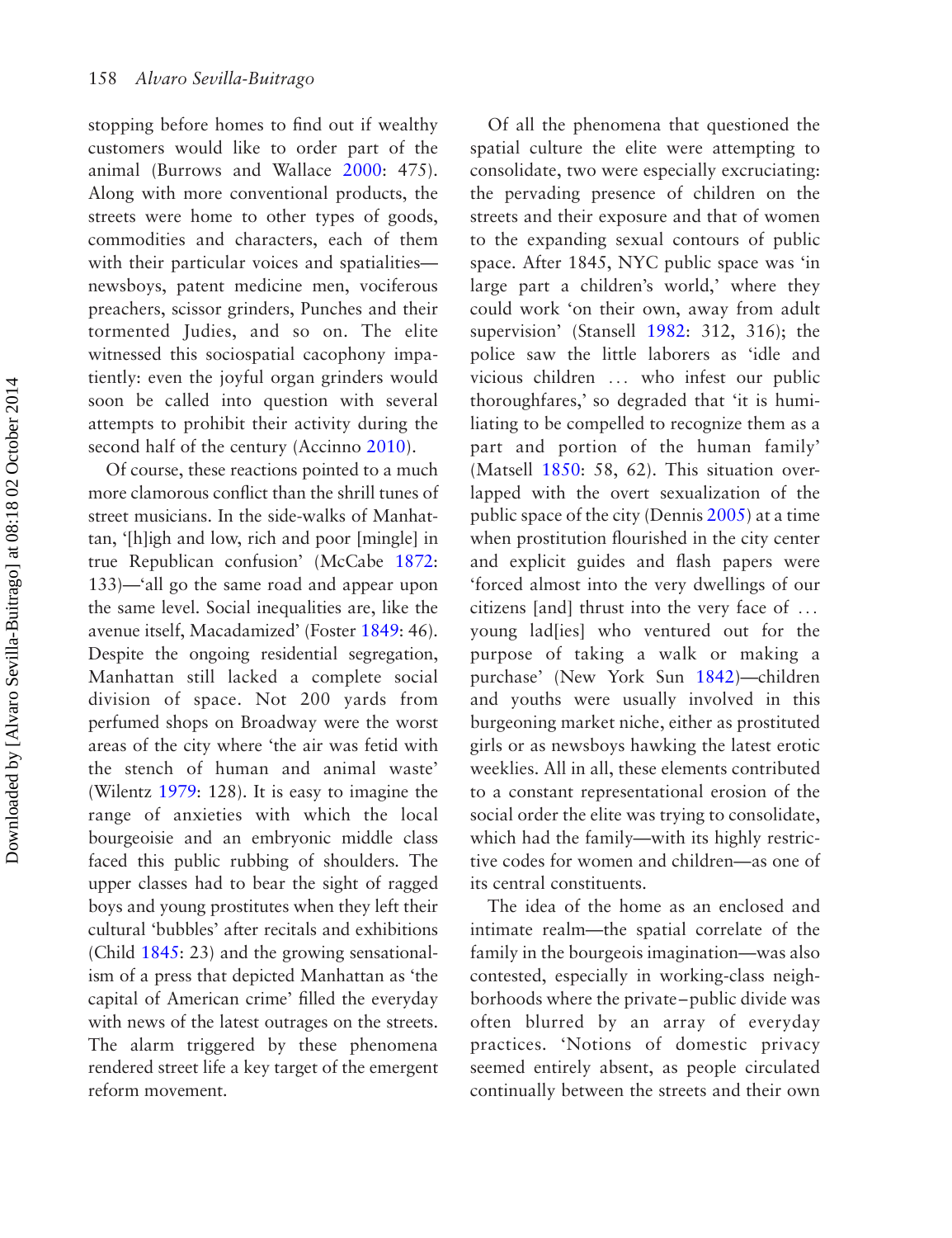and each other's lodgings' (Stansell [1987](#page-20-16): 42). Toward the middle of the century, an incipient uneven residential development became evident, in which upper class neighborhoods increasingly removed non-residential activities while working class areas mingled all sorts of land uses. Time limitations and the cost of collective transport forced laborers to live near the workplace—the rampant metropolitan industrialization was reshaping the urban structure in successive waves of spatial creative destruction, doing away with the old precincts and releasing new communities formed along class and ethnic lines (Scherzer [1992:](#page-20-13) 36–38). Workers came to view these spaces as a particular working-class place, identifying the neighborhood and its institutions as their own social realm, a territory that would foster the formation of a specific metropolitan working-class culture.

However, over and above identity-related aspects, the main sources of place attachment were the material and social resources offered by the neighborhood and the street. They gave workers the chance to complement their domestic economies and overcome difficulties and, eventually, to discover common interests with other neighbors and organize themselves around community and labor issues. These material and social capitals gave rise to a social reproduction that was partially independent from the market, escaping institutional attempts to subsume everyday life. For men, 'workplace and neighborhood life were most intimately connected ... . They regulated the labor market in their neighborhoods through ethnic networks of family and friends' and '[relied] on groceries to sustain their families through a strike' (Bernstein [1990:](#page-18-19) 77 and 78, 105 and 106). Saloons and taverns were also fundamental material, cultural, and political resources: there, men arranged informal labor agreements and exchanged valuable information, asked for credit and cash loans, plotted riots, discussed the next election and, of course, drank, gambled, celebrated, and idled the hours away (Stelzle [1926](#page-20-17): 48). Yet, it was women and children who obtained the most benefit from the neighborhood. Working-class neighborhoods were essentially feminine mutual aid communities, 'crucial buffers against the shock of uprootedness and poverty, ... created ... out of a sometimes boundless emotional energy, a voracity for involvement in the lives of others' (Stansell [1987:](#page-20-16) 55, 62). Women used the neighborhood as a resource to satisfy basic everyday needs, a work that 'knitt[ed] together the household with the world of the streets' (Stansell [1987](#page-20-16): 49). The street crept into the home and, vice versa, domestic features poured out onto the streets in the form of laundry and quarrels vented outdoors. The porosity between public and private spaces and between the homes themselves that the reformists found so trying was the spatial fruit of a reproduction based in part on mutual dependence among neighbors.

The use of the city as a commons was even more obvious in the activities of children, especially in the case of street scavenging. On the streets, garbage, demolished houses, open packets and barrels became 'a ready market' whose 'avails [were] carried home as the earnings of honest labor' by 'these gatherers of things lost on earth ... these makers of something out of nothing.<sup>[4](#page-17-3)</sup> Chips, ashes, broken glass, wood and other materials, tea spilled from sacks, loose cotton, and so on were taken home, peddled to neighbors, or sold to junk dealers. The imagination of children could go far beyond that: in 1859, a social investigator found a small boy who caught butterflies and sold them to canary owners to make ends meet (Stansell [1982](#page-20-14):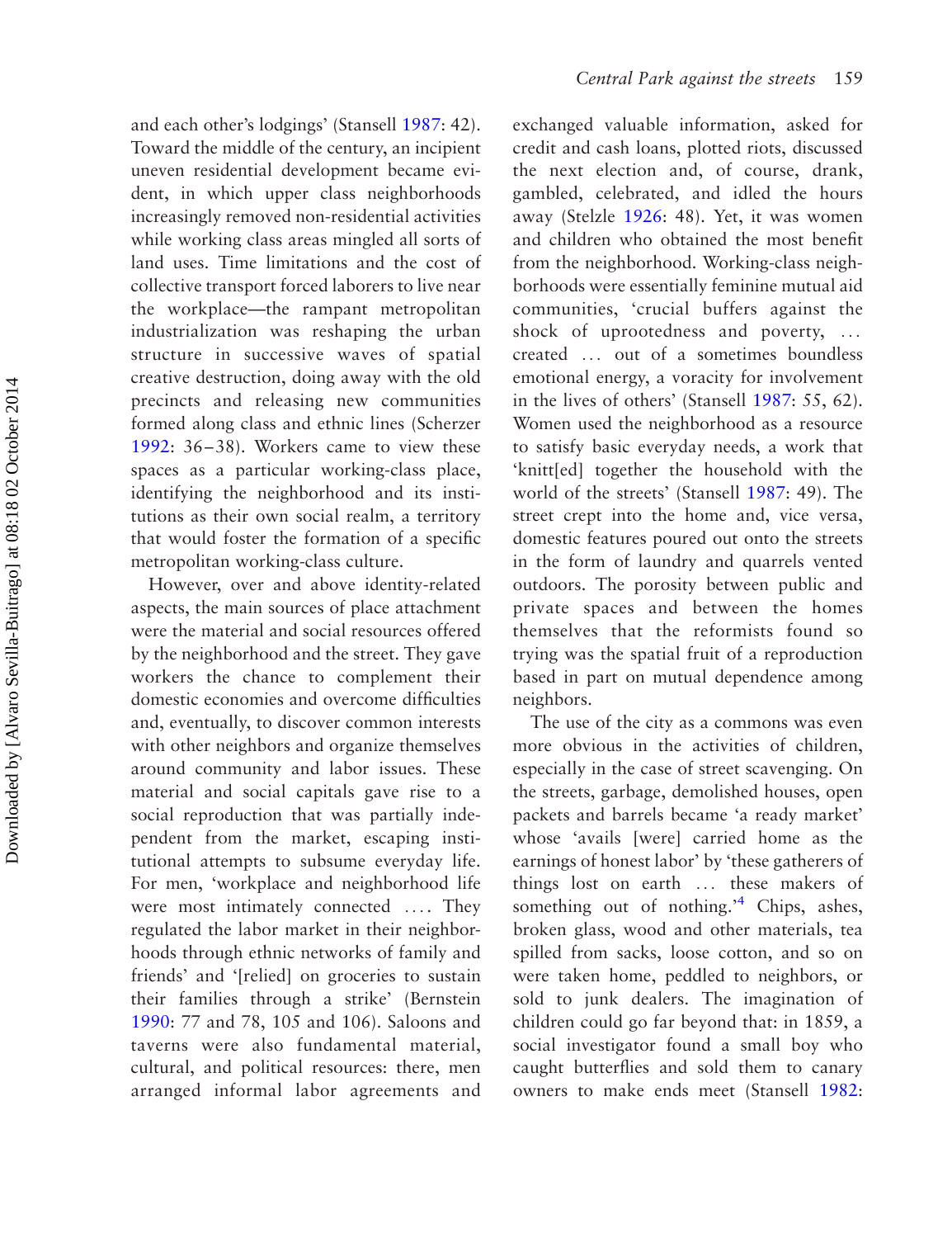314). Hogs and other animals, street dwellers until well into the nineteenth century, made themselves at ease, foraging among the filth and refuse of the streets. In a peculiar urban version of the rural commons, their owners used them as an informal supplement in the household economy (McNeur [2011](#page-19-25)). This practice was especially widespread among squatters. Even as late as 1864, several New York Times articles mentioned that 20,000 outcasts enjoyed the right to free pasture for cows, goats, and pigs in squatter settlements (New York Times [1864a,](#page-19-26) [1864b\)](#page-19-27).

Whether as an element in the margins of the informal economy which to a great extent made the commercial and industrial success of the city possible or as a central factor in the formation of the neighborhood community, control of the streets was a fundamental sociospatial capital that allowed the working classes to make do and secure their survival. Through their self-management of public space, the laboring poor resolved their social reproduction in a hostile environment with a degree of relative independence with respect to the markets and wage labor. But that partial autonomy, that ability to appropriate public space, generated a whole geography of contradictions that the alarmed upper classes found more and more disturbing. This is the assemblage of spatial practices against which Central Park will be imagined.

### Central Park and the taming of public space use

These material and cultural disorders, aggravated by labor agitation, the long wave of riots and gang wars from the 1840s on, and the 1850s economic crisis (Boyer [1992](#page-18-3): 69; Ware [1990\)](#page-20-18), would provide new momentum to the Park Movement discourse, making public

parks not only an opportunity for urban embellishment and sanitary improvement, but also a governmental device for re-establishing urban order through the production of a new, normalized public. While the official narrative had it that all classes and ethnicities would have their practices and habits reformed through the experience of the park (BCCP [1864:](#page-18-20) 35 and 36), it was the working class that became the prime target in the re-education of public space deportments. An agenda that would come of age only decades later was emerging here in a highly experimental and often improvisatory fashion. The formation of this approach was all but monolithic. In a period of deep social and political transformation, the initiative became an arena of overlapping sociospatial ideologies, institutional agendas, and class strategies. The discourses about the park blended old disciplinary police regimes and Utilitarian perspectives with anticipations of future positive environmentalisms, ruminations in the Transcendentalist tradition, Jeffersonian antiurbanism, and new urban reform strategies (Bernstein [1990](#page-18-19): 148 –161; Boyer [1992:](#page-18-3) 220 and 221; Nicholson [2004\)](#page-19-28). The project turned into a battlefield in which several agencies and parties—the State Legislature against the Common Council, the Board of Aldermen against the Mayor, Whigs/Republicans and Know-Nothings against Democrats, the opposition within the Democratic Party Tammany and Mozart Hall factions, not to mention the inner antagonism of commissioners, technicians, etc.—struggled to demarcate their prerogatives and impose their idea of a new regime of publicity.

This conflicting situation would eventually hinder the development of the plan and the achievement of its goals. However, especially during the inception of the project, this bundle of discourses would condense around a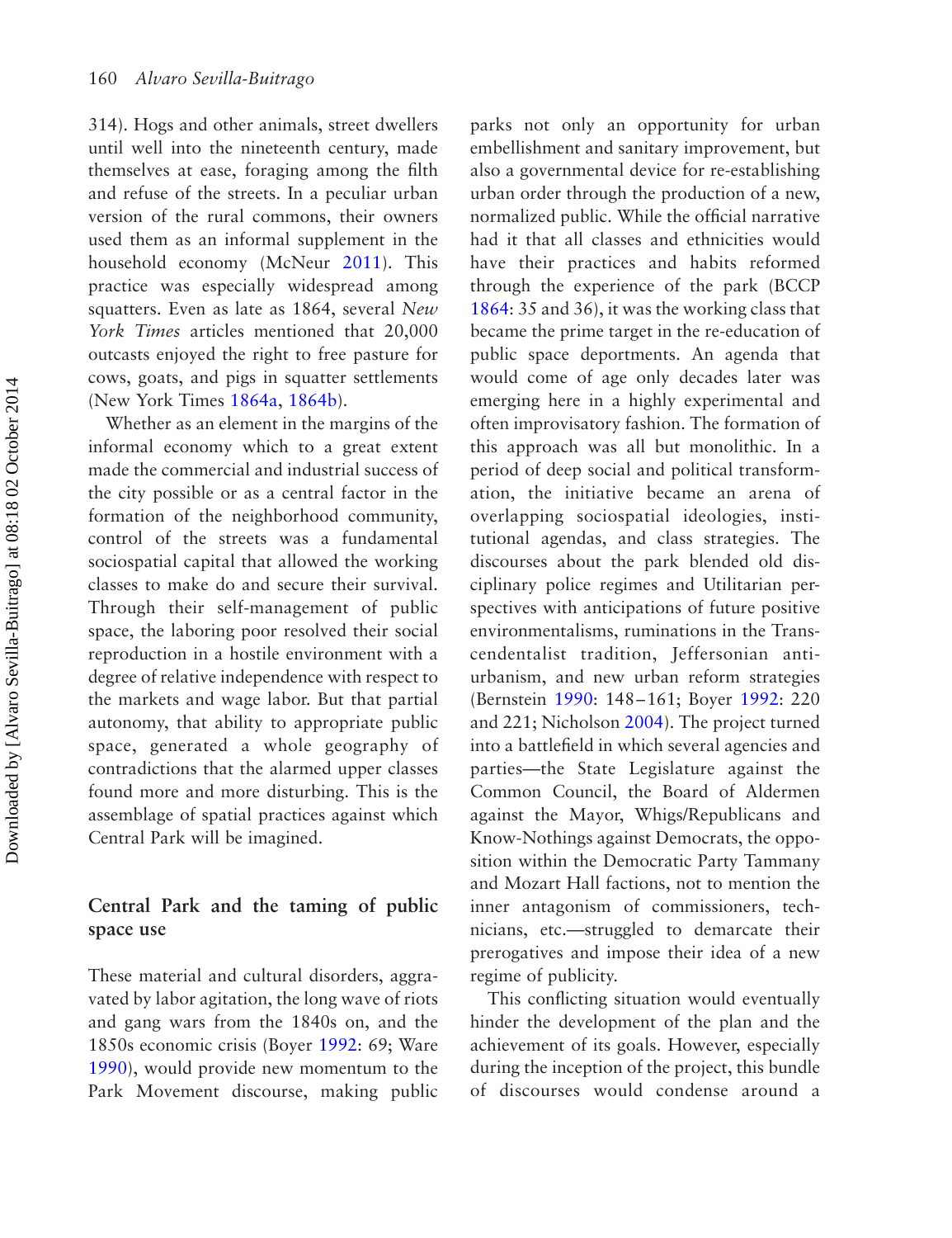consensual vortex: the need to preserve order within the park and make sure that such a delicate governmental venture did not become 'a huge bear [sic] garden for the lowest denizens of the city' (New York Herald [1857\)](#page-19-29). Invoking Jeremy Bentham, Frederick Law Olmsted—Architect-in-Chief, Superintendent and, along with Calvert Vaux, designer of the park—emphasized the park's utility 'to weaken the dangerous inclinations [of the] lawless classes of the city,' exerting 'an influence favorable to courtesy, self-control, and temperance' upon them (Olmsted [1971](#page-20-19): 96). In this way, the park would contribute to the long-term strategy of 'fusing the people of differing [backgrounds] into a homogeneous body' (BCCP [1864:](#page-18-20) 36), a horizon that would secure the endorsement of the elite and galvanize the imagination of particular strands of a burgeoning middle class, forever anxious about its mingling with the lower classes. If the acquiescence of the former was indispensable for the institutional sustainability of the initiative, the 'middling sorts' would play a key role as a supporting class in the materialization of the use regime imagined for the park.<sup>[5](#page-17-4)</sup> Though this heterogeneous social bloc envisioned the scheme in diverse and sometimes opposing ways, here I will focus on the most spatially sophisticated, innovative, and influential conceptions—the foundational schemes articulated in the Board of Commissioners' early reports, the writings of Olmsted and their impact in the early years of the initiative.

Central Park constituted a first attempt to tame the rough-and-tumble of the streets through an enclosure regime conceived to eliminate the processes of spontaneous appropriation of public space and to educate the users in a pattern of heteronomous spatial practices. Olmsted explicitly expressed that logic at an early stage of the project, when pondering on the need to create a physical enclosure for the area.

It is desirable that visitors to the Park, should be led to feel as soon as possible, that a wide distinction exists between it and the general suburban country, in which it is the prevalent impression of a certain class that all trees, shrubs, fruit and flowers, are common property ... A large part of the people of New York are ignorant of a park, properly socalled. They will need to be trained to the proper use of it, to be restrained in the abuse of it, and this can be best done gradually ... before it shall be thronged with crowds of unmanageable multitudes of visitors. So long as the Park remains uninclosed it will be difficult to draw a distinction between it and the adjoining commons.<sup>[6](#page-18-21)</sup>

The building of a material boundary was in fact a minor, pragmatic aspect of a much deeper enclosure logic. In this strategy, the physical divide was just a condition of possibility for the deployment of a governmental territoriality aimed at repressing the commoning of the city streets and imposing codes of use and experience monitored by the state. An interesting dialectic was at play here. Central Park would function as a space of exception, physically and legally distinct from other public spaces. But, at the same time, this sociospatial laboratory should work as 'something more than [a] mere exception from urban conditions' and it should foster 'the formation of an opposite class of conditions; conditions remedial of the influences of urban conditions' (BCDPP [1872](#page-18-22): 79). As with other elements of urban reform at that time, but with a much wider scope, the park should serve as a catalyst, radiating change to 'the city as a whole' (Olmsted [1971](#page-20-19): 66). Although there was an early, concerted effort to extend the regulation of the park to its immediate surroundings (Rosenzweig and Blackmar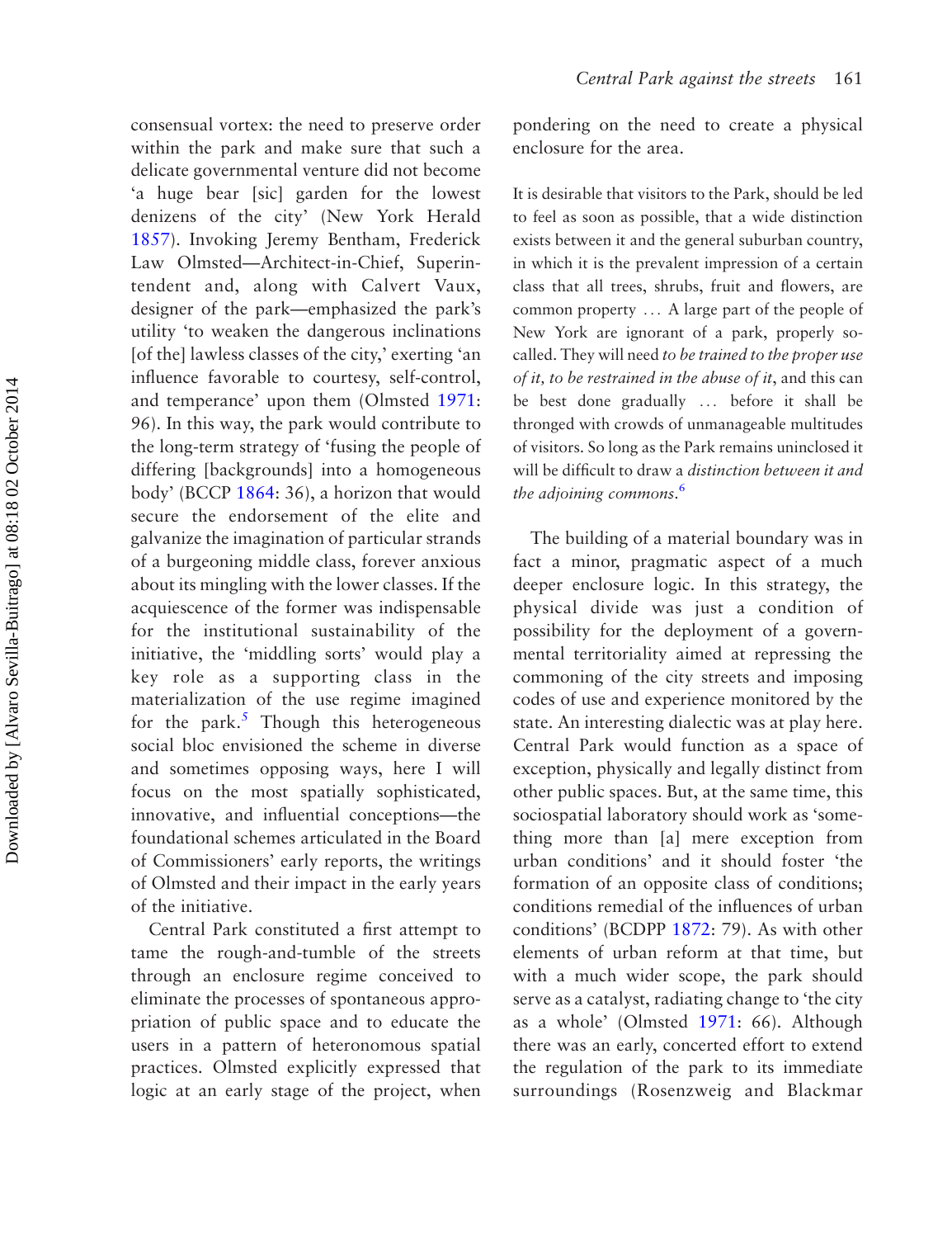[1992:](#page-20-2) 257), the initiatives to subsume the entire urban organism under an expansive network of parkways and park systems were long in coming. Rather, it was through the new public the park was producing that its influence would be subsequently disseminated: the visitors would maintain and propagate the new behavior throughout the streets, just in the same way any reformed subject was expected to do after leaving other moral institutions. More importantly, the park's strategy implied not only a spatial projection, but also a temporal deferral: as the constant focus of the commissioners and designers on children revealed, the beneficial effect of the park would be delayed in time, for youngsters would 'be likely in after-life to keep up the habits they had formed at the Park' (BCCP [1867:](#page-18-23) 35).

The design for Central Park was articulated in a series of spatial moments and techniques that conformed an emerging spatial rationality: the institutional definition of an orderly content and meaning for the park through a series of spatial imaginations and representations; the distribution and designation of these contents and imaginaries to specific locales, individuals, and social groups in a rudimentary precedent of zoning; the translation of these assemblages of place and ideology to elaborated codes of use and ordinances that regulated spatial practices in the park; the introduction of elements to visualize, monitor, and, eventually, enforce desirable uses or abolish undesirable deportments.

On countless occasions, the commissioners expressed the important role assigned to the production of order in the Central Park project. Olmsted reminded in 1870 that

[t]he difficulty of preventing ... disorder in a park to be frequented indiscriminately by such a population as that of New York, was from the first regarded as the greatest of all those which the commission had to meet, and the means of overcoming it cost more study than all other things. (Olmsted [1971:](#page-20-19) 95)

Even the populist Mayor Fernando Wood known for his leniency toward the working class—would create a special police body for the park in the first move of his ephemeral local board of commissioners before the State assumed control of the initiative. As one of Olmsted's biographers has put it, the park 'needed to be protected against the public' (Martin [2011](#page-19-30): 166). The best way to do it was to create a *new* one, to breed and normalize that public, making—as the Park Police Captain H. Koster suggested—'homogeneous the inclination, manners and action of an incongruous people' through 'police regu-lations.<sup>[7](#page-18-24)</sup> The spatial production of a new public through new institutions was indeed the materialization of one of Olmsted's early governmental visions. Even before joining the project he had urged the state to create 'places ... for re-unions, which shall be so attractive ... that the rich and the poor, the cultivated and well-bred, and the sturdy and self-made people shall be attracted together and encouraged to assimilate' (Olmsted [1854\)](#page-20-20).

The Park Movement pioneers had dreamt of a democratic park, free from policemen (Downing [1848](#page-19-31): 155), but the situation on the streets and the wave of riots and strikes from the late 1840s soon swayed the debate in favor of their presence on Central Park's grounds. In fact, Olmsted would play a key role in the implementation of this police regime. He regarded the task of governing the uses of the park as his most important duty above design, as Calvert Vaux reproached Olmsted in a 1864 letter (Olmsted [1990](#page-20-21): 183)—and he himself as 'one of the few men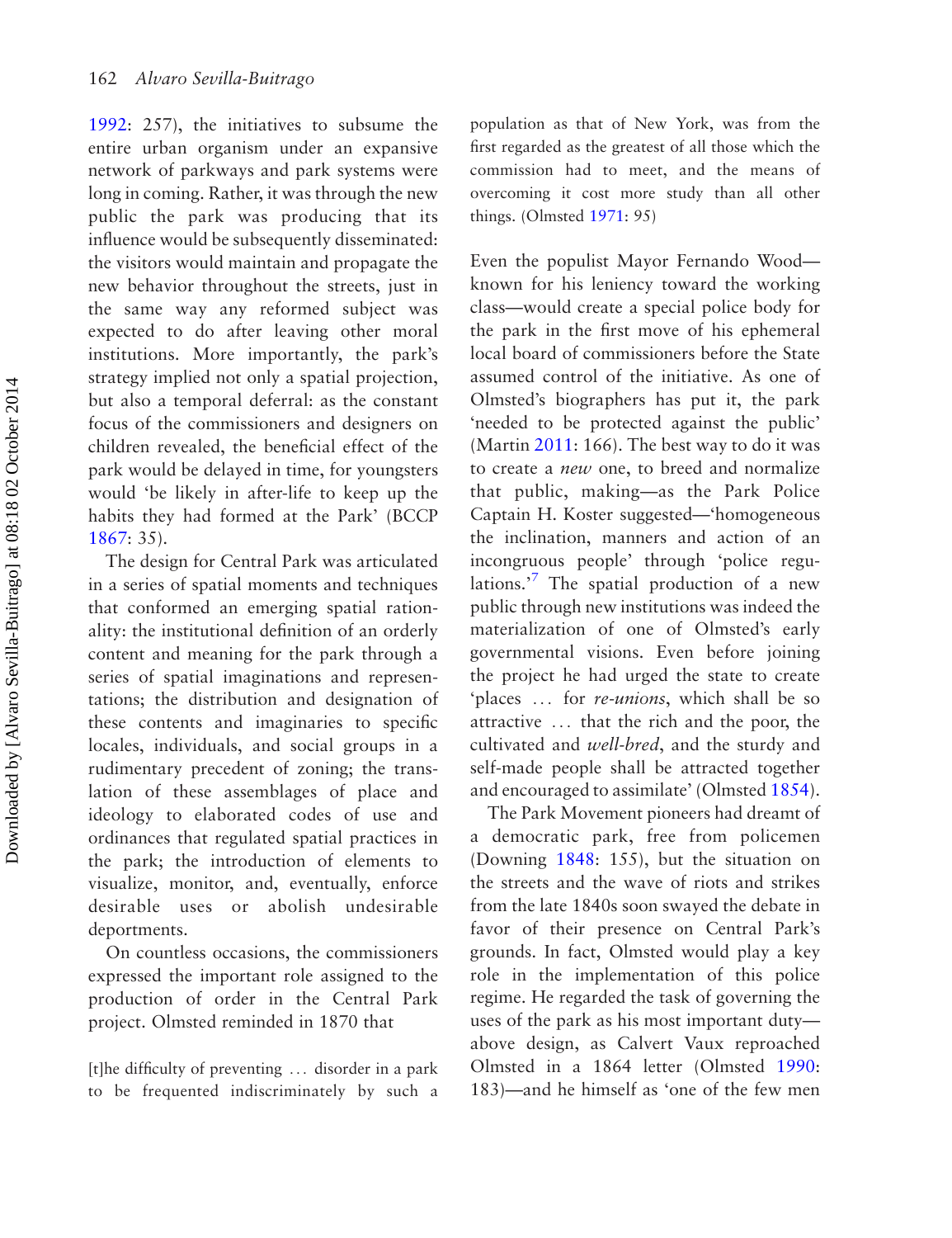then in America who had made it a business to be well informed on the subject of police organization and management' (Olmsted [1882:](#page-20-22) 23). The police scheme deployed in the park constituted a large-scale strategy in which vigilance was merely the last link in the chain. The elements preceding it were, in fact, less obvious, more complex and innovative, and entailed more risk, as shown by the high degree of anxiety the Commissioners showed when they were introduced: the imposition of forms of amusement for the production of a 'general gayety' required a 'delicate discrimination' and 'sound discretion' (BCCP [1861](#page-18-25): 99, 101). The Commissioners wondered 'whether the rules requisite for the maintenance of the Park in a condition such as will gratify a cultivated taste and operate as an educator of the people, will meet with cheerful acquiescence' (BCCP [1862:](#page-18-26) 37, emphasis added). In that sense, space itself should be mobilized in this pedagogical attempt prior to the enforcement of ordinances and surveillance on the park grounds. The material configuration of places should serve as a secondary agency, a governmental detour to distribute and conceal the exercise of power. Transferring the regulatory logic to design itself, the natural and orderly beauties of the park should work 'by the mere eloquence of their silent teachings,' as 'effectual appeals to sustain ... the necessary regulations for their preservation' (BCCP [1864:](#page-18-20) 29).

This requirement would oblige Olmsted and Vaux to apply a sophisticated method with a highly experimental strategy that extended beyond the original 1858 Greensward plan. In a 1864 letter to Vaux, Olmsted speculated about the connection between the general design and the '[a]dministration and management of the public introduction to and use of the park,' considering '[t]he relation ... vague, but intimate; dependent upon the fittingness of the design for an easy, safe and convenient habituation of the public to the custom desirable to be established in it' (Olmsted [1990](#page-20-21): 153 and 154). Eight years later, in a general report for the recently created Department of Public Parks, the landscape architects still continued to analyze in depth the effect of different physical arrangements on the visitors' behavior and their influence on the global experience of the park. The concept was not all that different from the one used to devise it. First, the establishment of a public space regime that was essentially differentiated from the rest of the city so that the place could be subject to close scrutiny: Olmsted and Vaux mocked at the idea, suggested by some critics, that the park should function with the freedom of the streets (BCDPP [1872](#page-18-22): 76 and 77). Then, the designers established a distinction between the different areas of the enclosure depending on the desired experience; channeled the flows of visitors, separating them according to their mode of travel or uniting them all to foster encounters and social mingling; reserved certain spaces for strategic activities and groups—mainly women and children, who were often converted into the favorite subjects of designers—and blocked access to others; created wonderful vantage points for visitors to admire the scenery; laid out special areas for activities that came into conflict with the park's program—places for practicing sport or enjoying drinks—in such a manner that those sites could easily be subjected to surveillance, and so on.

The different spaces in the park were thus encoded in the design, associated not only with a specific function but also with certain users, the ideal practices they should deploy in those spaces and with a set of behaviors and principles that would be absorbed through the experience they provided. Olmsted and Vaux's layout mobilized basic design units suffused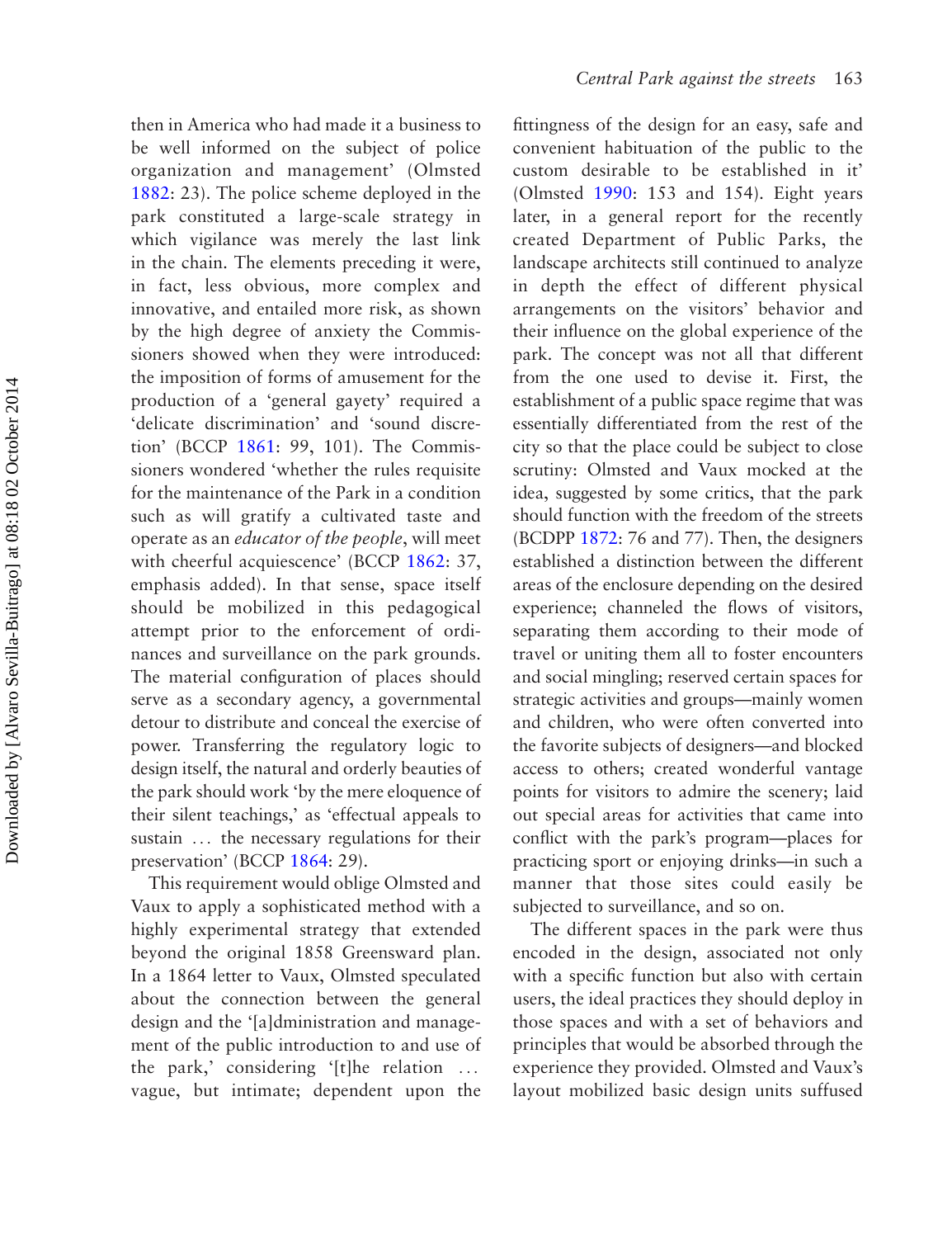with ideological values that, in the architects' conception, enabled the production of places with a specific kind of agency. Here, two dominant mentalities of the period came together: a historical regime of material culture that fused environment with social behavior and an architectural practice that assigned moral meaning to built form. The result was a precedent for later forms of zoning, with a set of places with proper names that would be soon publicized in park guides and newspapers: the Promenade, the Terrace, the Ramble, the Children's Lawn, the Ladies Pond, the Dairy, the Sheep Meadow, the Playground, etc. These locales were envisioned to work as mechanisms for the saturation of place's content and meaning, in order to block the chain of appropriations that bred the multiplicity and self-management of the streets out of the openness of conventional public space.

Significantly enough, these devices were unevenly distributed across the park and reflected the preexisting reality of the still underdeveloped grid plan of the city. To the north, amidst a rural setting of farms and incipient suburban cottages, the park was more of a sylvan, undifferentiated character. The social program was denser and more clearly recognizable in the southern half of the enclosure, where most of the aforementioned enclaves were located, closer to the entrances from the downtown. Despite Olmsted's calls to preserve the coherence of the Greensward plan, the area would soon condense an unsystematic patchwork of places, reflecting the diverse ideologies at play in the park. Much to the chagrin of Olmsted and Vaux, their method of deploying an archipelago of specialized functional enclaves actually eased and channeled the meddling of emerging governmental and reform agencies. However, even if sometimes opposed to the designers'

ideal of passive recreation, most of these unexpected interventions would only be implemented if they conformed to the park's overall moral horizon. As a paradigmatic case, after years of debate and contrary to the designers' original ban, permission to play on the grounds was initially issued only to school children, 'dependent upon [the] good standing of the pupil' and under the supervision of their teachers 'to secure [their] proper behavior ... while at the Park' (BCCP [1868](#page-18-27): 113 and 114)—the experience would be 'an inducement to regular attendance at school and to diligence in study' (BCCP [1867](#page-18-23): 36).

In any case, the park project was too risky and ambitious to be entrusted exclusively to these loose sociospatial experiments. The first ordinances for the government of the park, which were just as innovative but more coercive, were passed in March 1858, in a pioneering attempt to dictate a comprehensive regulation of the use of public space, intended to secure an experience free from the disturbances that, in the eye of the upper classes, ruined the streets of the city. The regulatory framework operated in different fields, placing the same punitive focus on aspects which were, a priori, heterogeneous (BCCP [1860](#page-18-28): 17–19, [1861:](#page-18-25) 106–109): forms of access and opening hours, presence of animals, preservation of safety, conservation not only of the material integrity of the park—turf, trees, constructions, etc.—but also of its image control in enforcing the uses assigned to each space or behaving in a decorous fashion. The ordinances also included specific measures to prevent the proliferation of activities that were frequent in conventional public spaces. Peddling and hawking, fortune telling and games of chance, mendicancy, fireworks and balloons, musical instruments, flags and banners, indecent acts or language, military or civic parades, filthy persons—all were explicitly banned from the park. In spaces used for strolling, these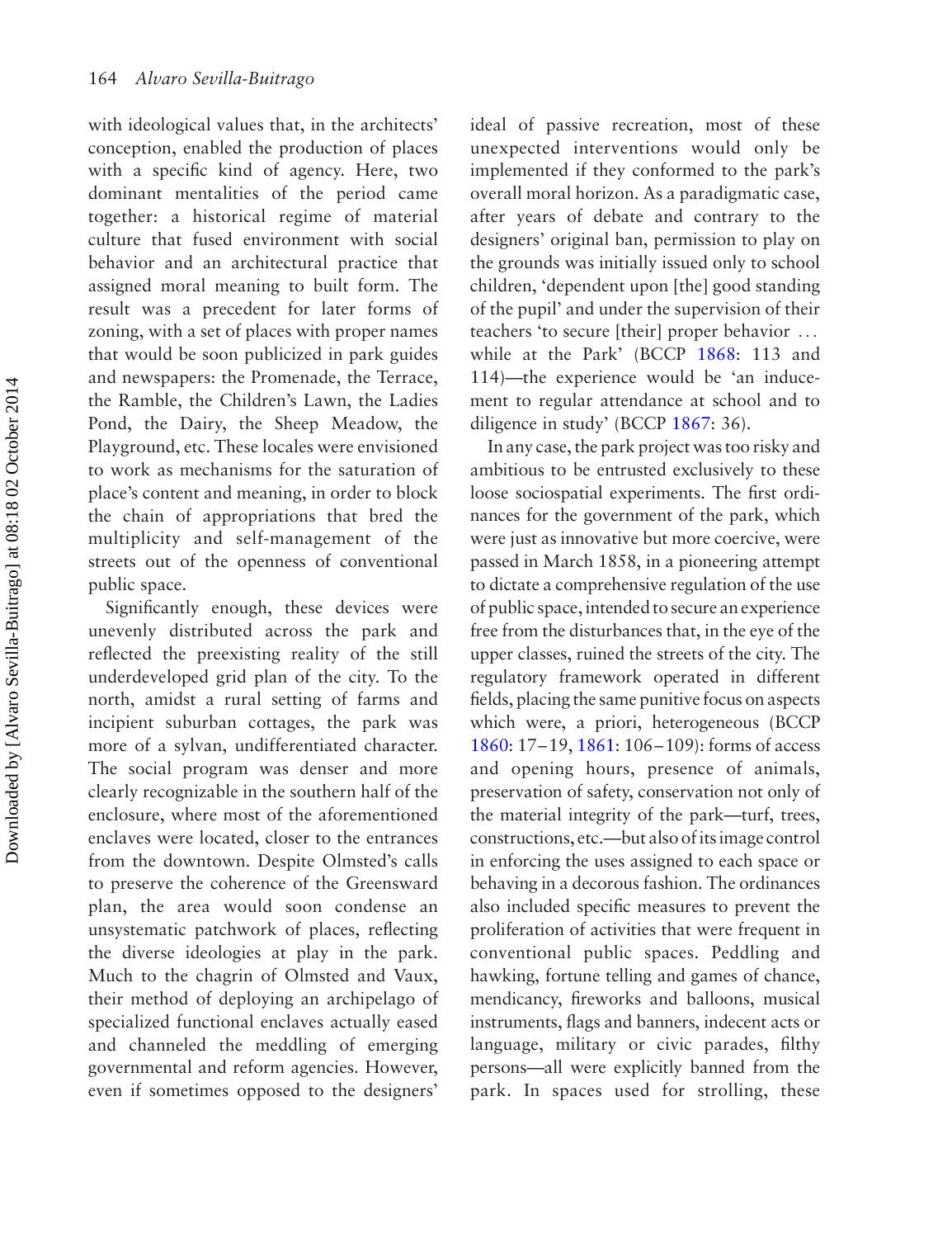requirements even extended to prohibiting people from stopping in some situations. Other measures indirectly prevented opportunities for socialization such as those that prohibited issuing invitations to passengers to enter carriages or those forbidding chatting with park employees and guards. Besides, there was a concerted effort to disseminate the new regulatory regime: 'the ordinances [were] published in the newspapers, and brief abstracts of them posted frequently about the grounds' of the park (BCCP [1861:](#page-18-25) 99).

A special group of park keepers was entrusted with the task of ensuring the enforcement of those rules, 'cautioning visitors against disobeying the laws, ... interrupting and remonstrating with those engaged in doing so, and in case of need ... causing their arrest' (Olmsted [1973](#page-20-23): 431). The emphasis was mainly on using park keepers as educators who would 'respectfully aid an offender toward a better understanding of what is due to others, as one gentleman might manage to guide another.'[8](#page-18-29) However, the guards had authority as police officers and were subject to military drills and discipline; their daily activity was meticulously programmed and rigidly controlled, with severe punishment in the event of absence or negligence (Taylor [2009](#page-20-24): 289). Although, in general, the number of arrests dwindled during the 1860s, the inauguration of the park included an especially strict application of the regulations, with sentences of 30 days in jail and fines of \$50 (Department of Public Parks [1870](#page-18-30): 11), equivalent to almost 5 months in wages for an averagemale employed in the clothing industry (Wilentz [2004:](#page-20-11) 405).

#### Conclusion: the limits of state enclosures

A few years after opening the park, it appeared that, on the whole, the mechanisms for the enclosure of conduct deployed in the initiative—the inducement of certain space uses and behaviors through place design, normative regulation, and on-the-ground guidance, surveillance, and punishment—were producing the desired effect. Although the number of visitors per year increased, arrests gradually diminished; apparently, the exemplary measures of the first years had brought the desired effect. No doubt, the growing middleclass audience played a key role in this early trend, normalizing a pattern of refined deportment that was very much in accordance with their will to emulate the elite and delineate the boundaries with the lower orders (Rosenzweig and Blackmar [1992:](#page-20-2) 225 –229). Periodicals and guides proclaimed the success of the park to the whole nation, and Olmsted boasted about the results obtained in lectures throughout the USA:

No one who has closely observed the conduct of the people who visit the Park, can doubt that it exercises a distinctly harmonizing and refining influence upon the most unfortunate and most lawless classes of the city. (Olmsted [1971:](#page-20-19) 96)

Nonetheless, the hidden reality was much more complex. On the Board of Commissioners, Olmsted was always complaining about the lack of the necessary resources in surveillance tasks. The number of park keepers was not increasing at the same pace as the number of visitors (Taylor [2009](#page-20-24): 292). The situation gradually worsened, especially after the city regained control of the park in 1870. Soon afterwards, the commissioners already observed 'the impatience of visitors with regulations, and laxity of discipline in enforcing them' (BCDPP [1872:](#page-18-22) 15). In the 1880s there were five times as many arrests as there had been in the 1860s; 'more than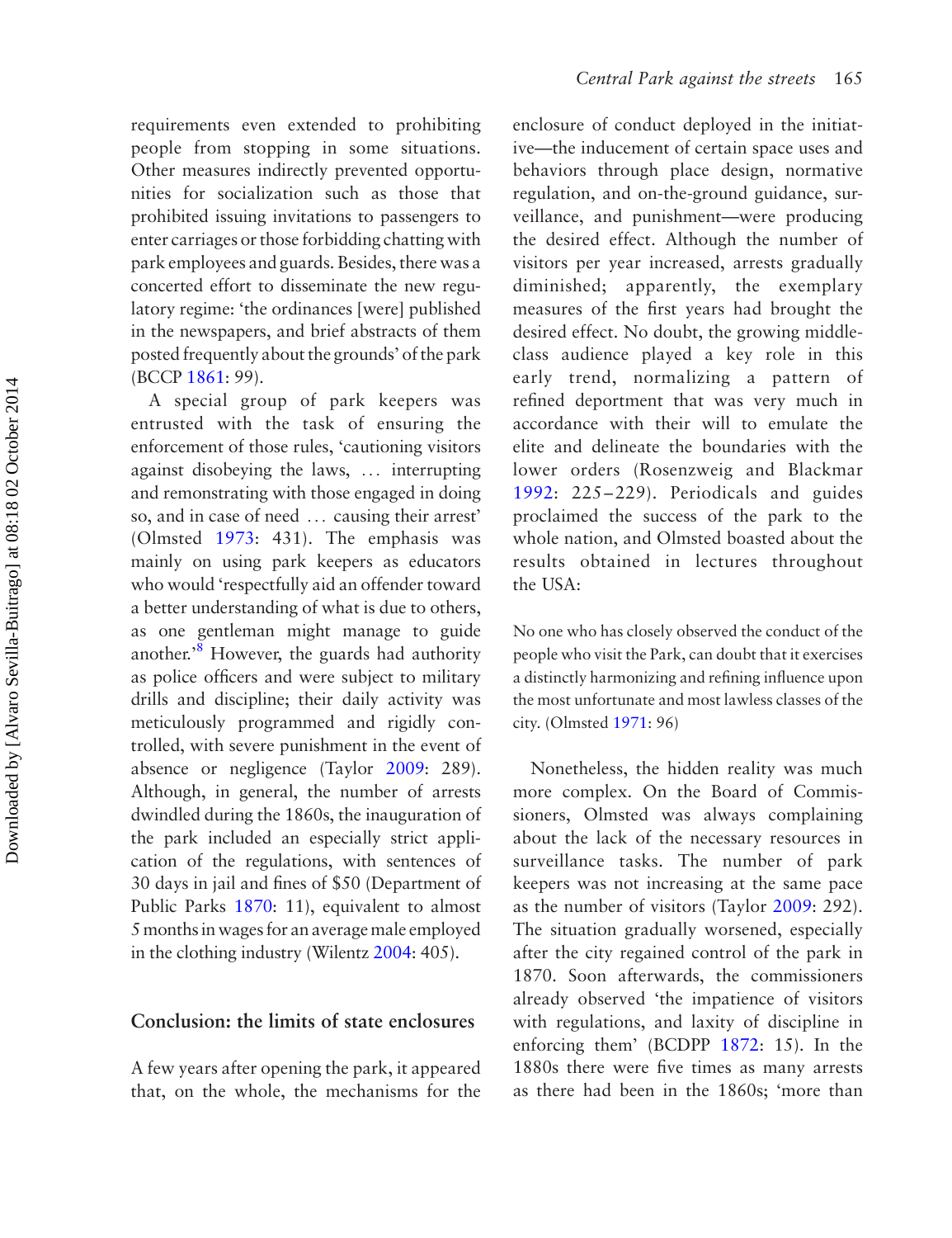90 percent targeted some form of improper behavior, primarily disorderly conduct, drunkenness, vagrancy, or violations of park ordinances' (Rosenzweig and Blackmar [1992:](#page-20-2) 327 and 328). Decorum was gradually abandoned as the presence of the working classes in the park increased; to the chagrin of the elites, young people from the upper classes adopted certain subaltern habits in their 'excesses,' not the other way around. In his Spoils of the Park, Olmsted ([1882:](#page-20-22) 24 and 25) lamented that prostitutes were seen seeking their prey in some secluded and sylvan areas while others served as lodging for great numbers of gypsies and tramps, who made ends meet by selling flowers and vegetables taken from the park. As a noteworthy example that the commons were reappearing within the park, many owners drove their goats into its grounds 'to browse the shrubs and girdle the young trees' (Olmsted [1973:](#page-20-23) 432). The pretension that the lower orders would imitate the conduct of the educated classes was in vain: not all the poor people entering the park stopped to admire the handsome carriages; some threw rocks at them instead (Rosenzweig and Blackmar [1992:](#page-20-2) 223). The park's civil significance was open not only to this everyday contestation of the democratic community the shared experience of public space was supposed to engender, but also to more radical political eruptions. On 13 July 1863, the first crowds participating in the Draft Riots—the bloodiest popular urban disturbance the US had yet seen—met at Central Park (New York Times [1863a\)](#page-19-32); the park workmen who joined the demonstrations formed 'the best organized, and ... most dangerous and destructive of the bands,' with one observer suggesting that it was the park gang that began the rising (New York Times [1863b](#page-19-33)). Despite the ban,

demonstrations broke out in the park several times later (Bernstein [1990](#page-18-19): 229).

On the whole, these transgressions and violations may have been a minor aspect in the everyday regime of the park, but they point to at least two facts: the incapacity of the state enclosure to actually close off the dissemination of certain sociospatial practices, and the pervasiveness of an open spatial conflict in which each class tried to impose its own territorial practices. Some authors—most notably Rosenzweig and Blackmar ([1992\)](#page-20-2) have described the original project as an initiative by the elite for the elite. But, even in a peculiar fashion, the aforementioned evidence confirms the democratic vistas of the official discourse: Central Park, the commissioners and politicians declared once and again, should be 'the favorite resort of all classes' and especially 'of those whose interest[s were] intrusted to [the comissioners'] keeping—the poorer classes' (BCCP [1857](#page-18-31): 78, emphasis added). Of course, this does not mean that the park lacked a class perspective. Quite on the contrary, the park aimed to consolidate a reformed production of space by which an emerging social bloc incorporating 'progressive' fractions of the elite and an embryonic middle class could shape a new regime of publicity: the poor's re-education would deprive them of the sociospatial capital underpinning the 'unruly' commoning of public space and the middling sorts would find a new arena to define their position in society through the reinvention of elite conducts; as a result, the bourgeoisie would be relieved of the disturbances that hindered its hegemonic attempt to turn the streets into an elite representational space. However, reality would soon complicate this grand scheme, converting the park into a new arena for class struggle in the form of a collision of antagonistic material cultures of public space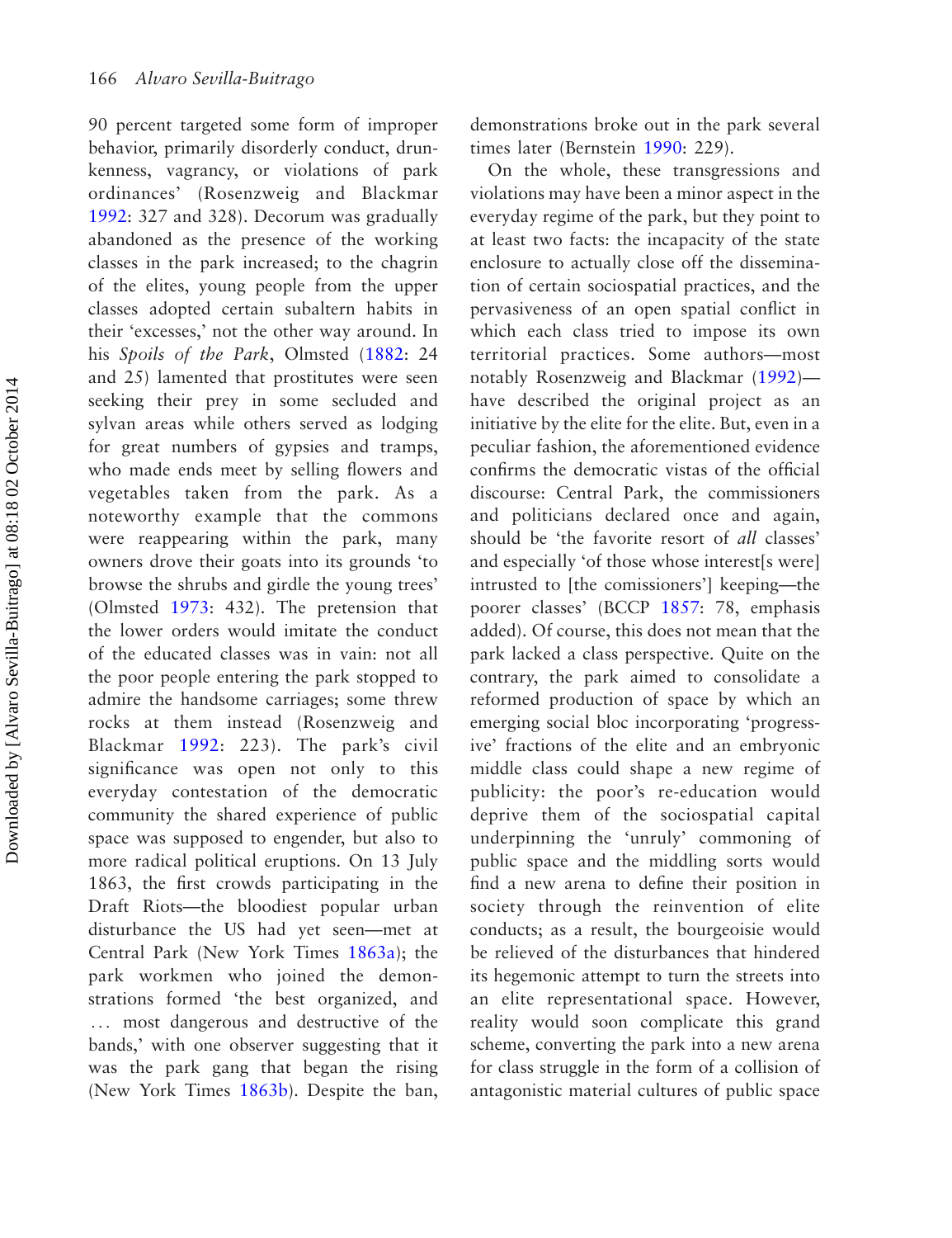use. Olmsted and Vaux had imagined new spatial practices radiating from Central Park to the rest of the city. After several years, the culture of the park was not disseminated beyond its boundaries, but quite the reverse; it was the commons of the streets that slowly penetrated the park's enclosure.

The relative failure of the park revealed the need for more consistent institutional agendas and the limits of the spatial policies and socioenvironmental imagination of the epoch. To make them truly effective, it was necessary to build broader governmental interventions. On the one hand, the Central Park experience showed that the spatial regulation of social order through the production of monitored places had to be part of a set of wider, more ambitious urban policies that were capable of providing solutions not in easily managed areas suburban domains soon surrounded by upper-class residences—but in the site where the problem originated: in the heart of working class neighborhoods. On the other hand, the irregular attendance of workers and their families throughout the week indicated that any concerted effort to regulate the spatial basis of urban social reproduction through public facilities should be backed with other initiatives aimed at bringing about an effective realm of leisure and free time: that is, the strategy had to be connected to labor and social policies. The enclosure of working-class spatial capitals had to be at the same time more site-specific and diffused across a wider network of class-oriented public facilities covering other dimensions of daily life. Such an approach was developed during the next few decades with programs for small parks, playgrounds, and housing reform in popular neighborhoods, and the reduction of working hours and other actions to improve everyday life (Boyer [1992:](#page-18-3) 233 –

251; Rosenzweig [1983\)](#page-20-25). Many things would change in the debate on public space—more ambitious and precise planning strategies transformed the approach to urban structure, park location, design, and management in the coming years. But the association of parks with social control and the regulation of the public remained. Concealing a strategy of dispossession in a state effort for the provision of welfare, Central Park had set the agenda for many of these initiatives, for the first generation of public parks in the USA and for a long-lasting planning tradition that would soon come of age in the Progressive Era.

### Acknowledgements

This paper has benefited from discussions with Adrian Blackwell, Neil Brenner, Sonja Dümpelmann, and Jane Hutton, as well as from the rough-and-tumble spirit of Watson St. I wish to thank two anonymous reviewers for their helpful comments and Phil Hubbard for his attentive editorial advice.

#### Notes

- <span id="page-17-0"></span>1. For a contemporary example of this strategy in New York City, see Madden ([2010](#page-19-34)).
- <span id="page-17-1"></span>2. As made clear in this article, Amin's [\(2008\)](#page-18-7) argument is problematic: the production of public space as a depoliticized realm of civic becoming he identifies in contemporary cities was, in fact, the epitome of the nineteenth-century bourgeois approach to sociospatial order.
- <span id="page-17-2"></span>3. Jacobs [\(1961](#page-19-35): 138) provided an early attempt to associate the formation of social capital with the existence of neighborhood networks.
- <span id="page-17-3"></span>4. NYC police magistrate John Wyman's 1830 letter and New York Mirror article from 1831, quoted in Stansell ([1987](#page-20-16): 50).
- <span id="page-17-4"></span>5. However, the preeminence of upper class members in the local Board of Consultants and the state Board of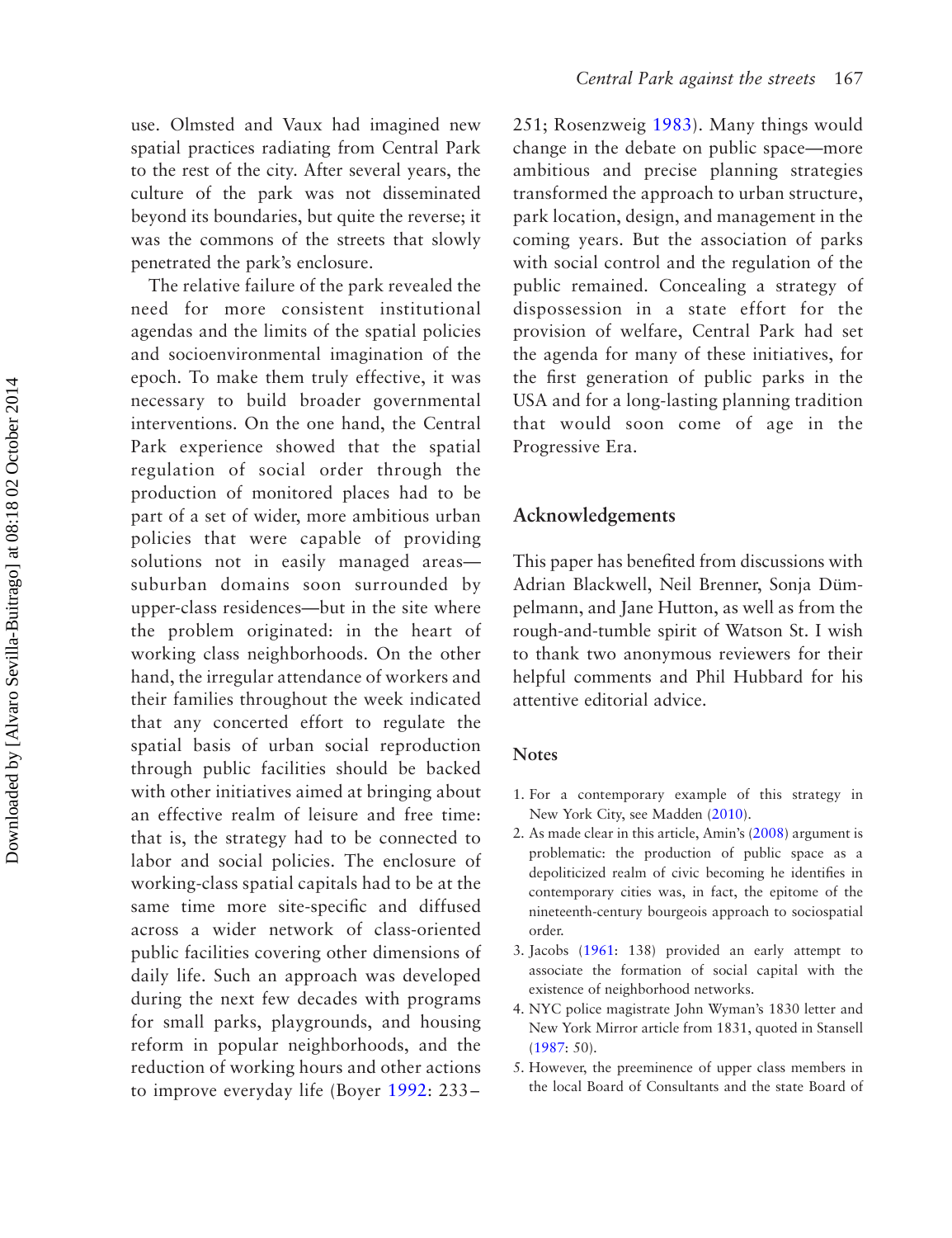Commissioners (Rosenzweig and Blackmar [1992:](#page-20-2) 96– 98) leaves no room for doubt about the leading role of the elite in the project conception. Pipkin ([2005](#page-20-26)) finds a deeper influence of middle class groups in later parks, which is consistent with Blumin's ([1989](#page-18-32): 13) hypothesis that the middle class was only fully formed after the Civil War. See also Goheen ([2003](#page-19-36)).

- <span id="page-18-21"></span>6. Olmsted's report in the Proceedings of the Board of Commissioners of Central Park, 13 October 1857, published as an extract in the New York Tribune [\(1857\)](#page-19-37), emphasis added.
- <span id="page-18-24"></span>7. Quoted in Rosenzweig and Blackmar (1992: 327).
- <span id="page-18-29"></span>8. F.L. Olmsted, quoted in Burrows and Wallace [\(2000](#page-18-9): 795).

#### References

- <span id="page-18-17"></span>Accinno, M.D. (2010) "Organ Grinder's Swing": representations of street music in New York City, 1850– 1937, PhD dissertation, University of Iowa.
- <span id="page-18-7"></span>Amin, A. (2008) Collective culture and urban public space, City 12: 5–24.
- <span id="page-18-10"></span>Baics, G. (2009) Feeding Gotham: a social history of urban provisioning, 1780–1860, PhD dissertation, Northwestern University.
- <span id="page-18-31"></span>BCCP [Board of Commissioners of the Central Park] (1857) First Annual Report. New York, NY: Chas. W. Baker.
- <span id="page-18-2"></span>BCCP (1859) Second Annual Report. New York, NY: Bryant & Co.
- <span id="page-18-28"></span>BCCP (1860) Third Annual Report. New York, NY: Bryant & Co.
- <span id="page-18-25"></span>BCCP (1861) Fourth Annual Report. New York, NY: Bryant & Co.
- <span id="page-18-26"></span>BCCP (1862) Fifth Annual Report. New York, NY: Bryant & Co.
- <span id="page-18-20"></span>BCCP (1864) Seventh Annual Report. New York, NY: Bryant & Co.
- <span id="page-18-23"></span>BCCP (1867) Tenth Annual Report. New York, NY: Bryant & Co.
- <span id="page-18-27"></span>BCCP (1868) Eleventh Annual Report. New York, NY: Bryant & Co.
- <span id="page-18-22"></span>BCDPP [Board of Commissioners of the Department of Public Parks] (1872) Second Annual Report. New York, NY: Bryant & Co.
- <span id="page-18-13"></span>Beckert, S. (2003) The Monied Metropolis: New York City and the Consolidation of the American Bourgeoisie, 1850–1896. Cambridge: Cambridge University Press.
- <span id="page-18-16"></span>Bellows, H.W. (1861) Cities and parks. With special reference to the New York Central Park, Atlantic Monthly 7: 416–429.
- <span id="page-18-19"></span>Bernstein, I. (1990) The New York City Draft Riots. Their Significance for American Society and Politics in the Age of the Civil War. New York, NY: Oxford University Press.
- <span id="page-18-0"></span>Blackmar, E. (2006) Appropriating "the commons": the tragedy of property rights discourse, in Low, S. and Smith, N. (eds) The Politics of Public Space. New York, NY: Routledge, pp. 49–80.
- <span id="page-18-4"></span>Blomley, N. (2008) Enclosure, common right and the property of the poor, Social & Legal Studies 17: 311-331.
- <span id="page-18-32"></span>Blumin, S.M. (1989) The Emergence of the Middle Class: Social Experience in the American City, 1760–1900. Cambridge: Cambridge University Press.
- <span id="page-18-11"></span>Bondi, L. and Domosh, M. (1998) On the contours of public space: a tale of three women, Antipode 30: 270–289.
- <span id="page-18-3"></span>Boyer, P.S. (1992) Urban Masses and Moral Order in America, 1820-1920. Cambridge, MA: Harvard University Press.
- <span id="page-18-9"></span>Burrows, E.G. and Wallace, M. (2000) Gotham: A History of New York City to 1898. New York, NY: Oxford University Press.
- <span id="page-18-6"></span>Butler, L (2011) Bodies in alliance and the politics of the street, transversal 10/11. [Online] http://www.eipcp.net/ transversal/1011/butler/en (accessed 1 September 2013).
- <span id="page-18-15"></span>Child, L.M. (1845) Letters from New York. Second Series. New York, NY: C.S. Francis.
- <span id="page-18-1"></span>Cranz, G. (1982) The Politics of Park Design. A History of Urban Parks in America. Cambridge, MA: MIT Press.
- <span id="page-18-8"></span>Crofts, P., Hubbard, P. and Prior, J. (2013) Policing, planning and sex: governing bodies, spatially, Australian & New Zealand Journal of Criminology 46: 51–69.
- <span id="page-18-5"></span>De Angelis, M. (2007) The Beginning of History. Value Struggles and Global Capital. London: Pluto.
- <span id="page-18-18"></span>Dennis, D. (2005) Obscenity regulation, New York City and the creation of American Erotica, 1820–1880, PhD dissertation, Yale University.
- <span id="page-18-30"></span>Department of Public Parks (1870) Laws Respecting the Central Park. New York, NY: The New York Printing Company.
- <span id="page-18-12"></span>Domosh, M. (1996) Invented Cities: The Creation of Landscape in Nineteenth-Century New York and Boston. New Haven, CT: Yale University Press.
- <span id="page-18-14"></span>Domosh, M. (1998) Those "gorgeous incongruities": polite politics and public space on the streets of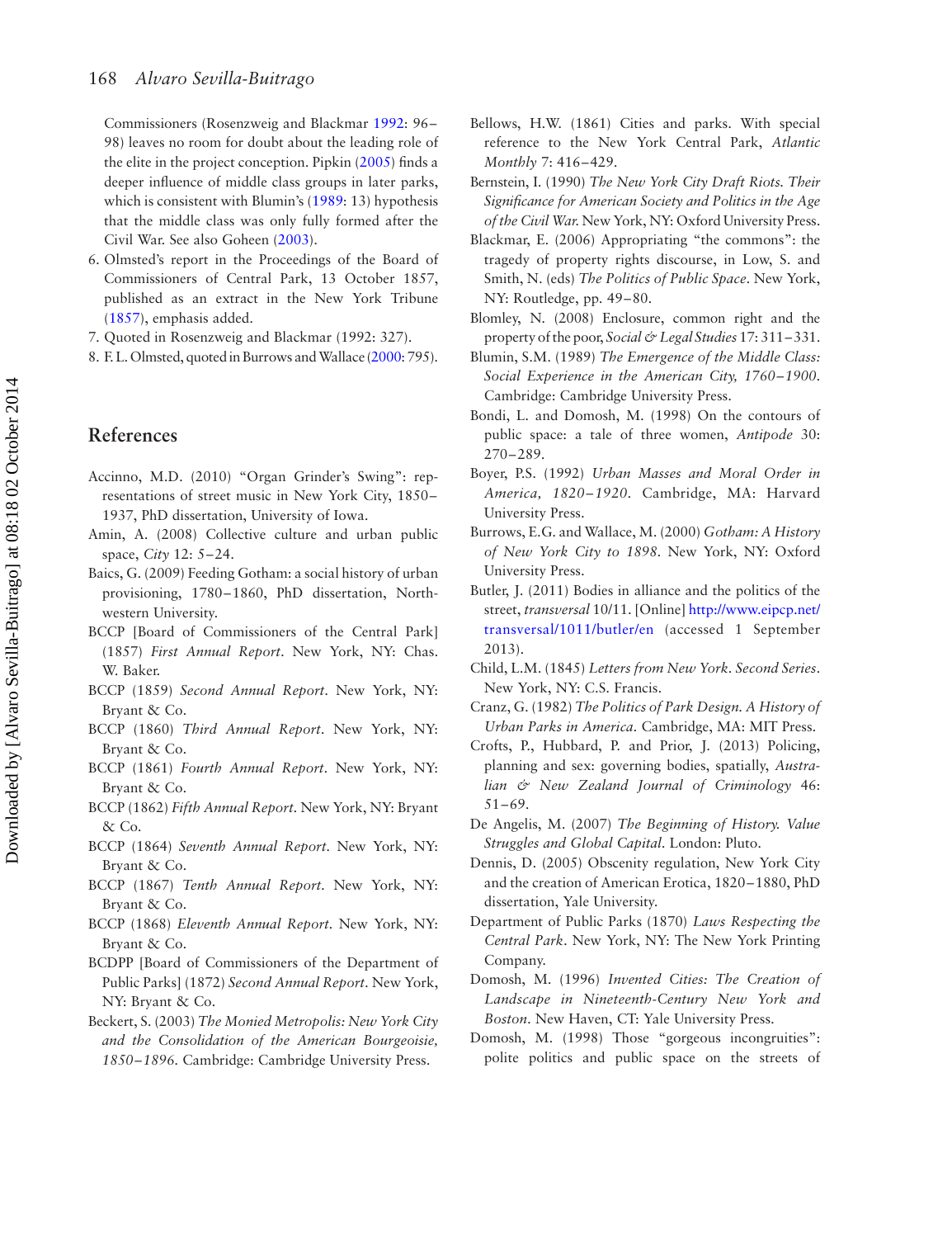nineteenth-century New York City, Annals of the Association of American Geographers 88: 209–226.

- <span id="page-19-31"></span>Downing, A.J. (1848) A talk about public parks and gardens, The Horticulturist 3: 153-158.
- <span id="page-19-12"></span>Ellickson, R.C. (1996) Controlling chronic misconduct in city spaces: of panhandlers, skid rows, and public-space zoning, Yale Law Journal 105: 1165–1248.
- <span id="page-19-20"></span>Foster, G. (1849) New York in Slices. New York, NY: W.F. Burgess.
- <span id="page-19-18"></span>Gibson, C. (1998) Population of the 100 largest cities and other urban places in the United States: 1790 to 1990, Population Division Working Paper 27. Washington DC: U.S. Bureau of the Census.
- <span id="page-19-17"></span>Glaeser, E.L. (2005) Urban colossus: why is New York America's largest city?, Economic Policy Review 11:  $7 - 24.$
- <span id="page-19-36"></span>Goheen, P.G. (2003) The assertion of middle-class claims to public space in late Victorian Toronto, Journal of Historical Geography 29: 73–92.
- <span id="page-19-21"></span>Greene, A. (1837) A Glance at New York. New York, NY: Craighead & Allen.
- <span id="page-19-10"></span>Hardt, M. (2010) The common in communism, in Douzinas, C. and Žižek, S. (eds) The Idea of Communism. New York, NY: Verso, pp. 131–144.
- <span id="page-19-0"></span>Hardt, M. and Negri, A. (2009) Commonwealth. Cambridge, MA: Harvard University Press.
- <span id="page-19-8"></span>Harvey, D. (2006) Neo-liberalism as creative destruction, Geografiska Annaler: Series B, Human Geography 88: 145–158.
- <span id="page-19-19"></span>Headley, J.T. (1873) The Great Riots of New York, 1712– 1873. New York, NY: E.B. Treat.
- <span id="page-19-9"></span>Heynen, N., McCarthy, J., Prudham, S. and Robbins, P. (eds) (2007) Neoliberal Environments. False Promises and Unnatural Consequences. New York, NY: Routledge.
- <span id="page-19-3"></span>Hodkinson, S. (2012) The new urban enclosures, City 16: 500–518.
- <span id="page-19-13"></span>Hubbard, P. (2004) Cleansing the metropolis: sex work and the politics of zero tolerance, Urban Studies 41: 1687–1702.
- <span id="page-19-35"></span>Jacobs, J. (1961) The Death and Life of Great American Cities. New York, NY: Random House.
- <span id="page-19-4"></span>Jeffrey, A., McFarlane, C. and Vasudevan, A. (2012) Rethinking enclosure: space, subjectivity and the commons, Antipode 44: 1247–1267.
- <span id="page-19-1"></span>Klein, N. (2001) Reclaiming the commons, New Left Review 9: 81–89.
- <span id="page-19-5"></span>Kohn, M. (2004) Brave New Neighborhoods: The Privatization of Public Space. New York, NY: Routledge.
- <span id="page-19-6"></span>Lee, S. and Webster, C. (2006) Enclosure of the urban commons, GeoJournal 66: 27–42.
- <span id="page-19-11"></span>Low, S. (1996) Spatializing culture: the social production and social construction of public space in Costa Rica, American Ethnologist 23: 861–879.
- <span id="page-19-14"></span>Low, S. (2000) On the Plaza: The Politics of Public Space and Culture. Austin: University of Texas Press.
- <span id="page-19-7"></span>Low, S. (2006) How private interests take over public space: zoning, taxes, and incorporation of gated communities, in Low, S. and Smith, N. (eds) The Politics of Public Space. New York, NY: Routledge, pp. 81–103.
- <span id="page-19-15"></span>Low, S., Taplin, D. and Scheld, S. (2005) Rethinking Urban Parks: Public Space and Cultural Diversity. Austin: University of Texas Press.
- <span id="page-19-34"></span>Madden, D.J. (2010) Revisiting the end of public space: assembling the public in an urban park, City  $\phi$ Community 9: 187-206.
- <span id="page-19-30"></span>Martin, J. (2011) Genius of Place. The Life of Frederick Law Olmsted. Cambridge, MA: Da Capo.
- <span id="page-19-23"></span>Matsell, G. (1850) Semi-Annual Report of the Chief of Police. New York, NY:.
- <span id="page-19-22"></span>McCabe, J. (1872) Lights and Shadows of New York Life; or, the Sights and Sensations of the Great City. Philadelphia, PA: National Publishing Library.
- <span id="page-19-25"></span>McNeur, C. (2011) The "swinish multitude": controversies over hogs in antebellum New York City, Journal of Urban History 37: 639–660.
- <span id="page-19-2"></span>Midnight Notes (2010) Introduction to the new enclosures, Midnight Notes 10: 1-9.
- <span id="page-19-16"></span>Mitchell, D. (2003) The Right to the City. Social Justice and the Fight for Public Space. New York, NY: Guilford Press.
- <span id="page-19-29"></span>New York Herald (1857) The Central Park and other city improvements, 6 Sep.
- <span id="page-19-24"></span>New York Sun (1842) Not stopped yet, 24 Aug.
- <span id="page-19-32"></span>New York Times (1863a) A day of infamy and disgrace, 14 Jul.
- <span id="page-19-33"></span>New York Times (1863b) Inquiry called for, 14 Aug.
- <span id="page-19-26"></span>New York Times (1864a) Squatter population of New-York—a real grievance, 21 Nov.
- <span id="page-19-27"></span>New York Times (1864b) The squatter population of New-York City, 25 Nov.
- <span id="page-19-37"></span>New York Tribune (1857) Central Park—adjourned meeting, 14 Oct.
- <span id="page-19-28"></span>Nicholson, C.J. (2004) Elegance and grass roots: the neglected philosophy of Frederick Law Olmsted, Transactions of the Charles S. Peirce Society 40: 335 –348.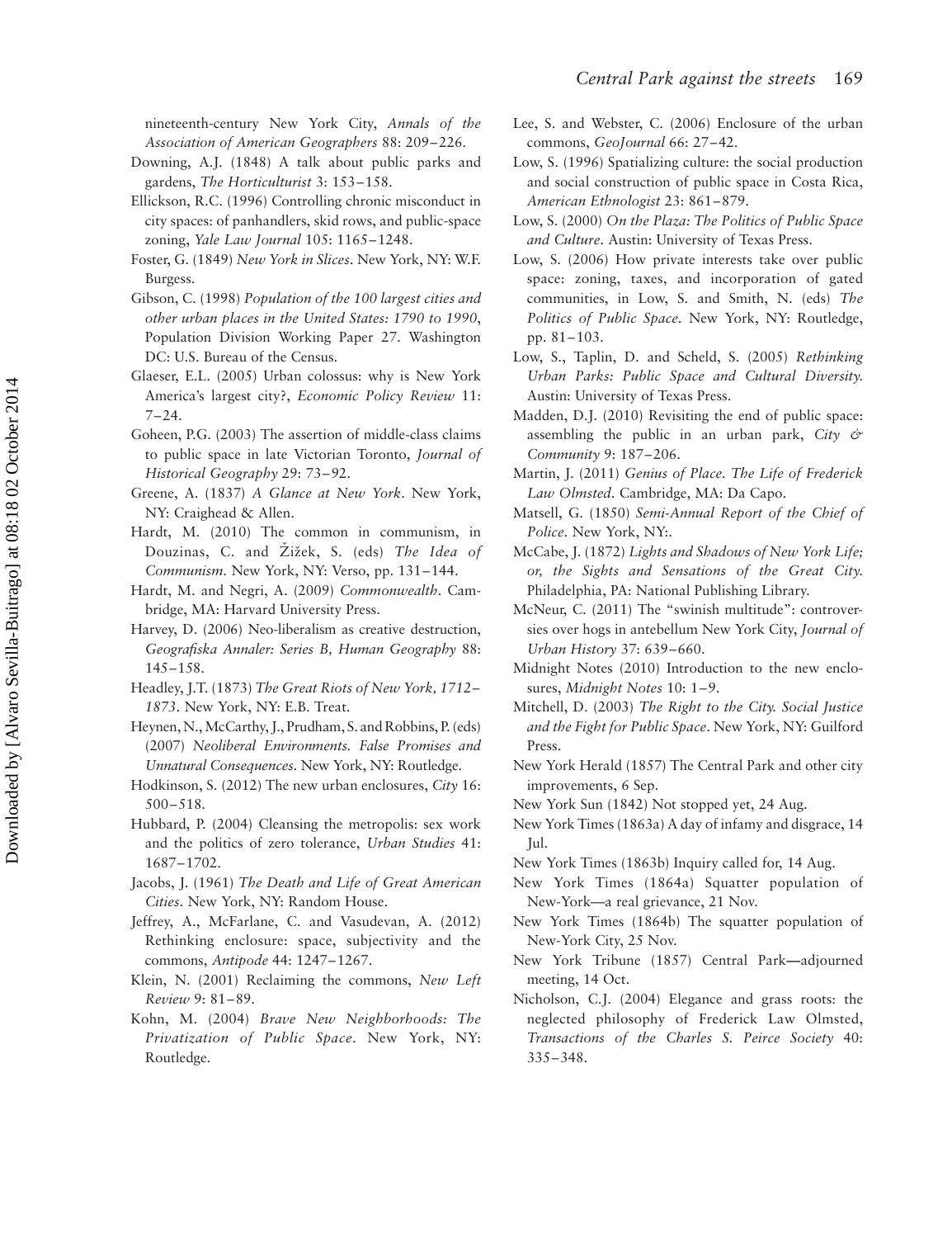- <span id="page-20-20"></span>Olmsted, F.L. (1854) Slavery in its effects on character, and the social relations of the master class, New York Times, 12 Jan.
- <span id="page-20-22"></span>Olmsted, F.L. (1882) The Spoils of the Park, pamphlet.
- <span id="page-20-19"></span>Olmsted, F.L. (1971) Public parks and the enlargement of towns, in Button, S.B. (ed.) Civilizing American Cities. A Selection of Frederick Law Olmsted's Writings on City Landscapes. Cambridge, MA: MIT Press, pp. 52–99.
- <span id="page-20-23"></span>Olmsted, F.L. (1973) Report on turf, 18th May 1875, in Olmsted, Jr, F.L. and T., Kimball (eds) Forty Years of Landscape Architecture: Central Park. Cambridge, MA: MIT Press, pp. 428–432.
- <span id="page-20-21"></span>Olmsted, F.L. (1990) The Papers of Frederick Law Olmsted. Vol. 5: The California Frontier, 1863–1865. Baltimore, MD: Johns Hopkins University Press.
- <span id="page-20-9"></span>Parkinson, J. (2012) Democracy and Public Space: The Physical Sites of Democratic Performance. Oxford: Oxford University Press.
- <span id="page-20-26"></span>Pipkin, J.S. (2005) The moral high ground in Albany: rhetorics and practices of an 'Olmstedian' park, 1855– 1875, Journal of Historical Geography 31: 666–687.
- <span id="page-20-8"></span>Read, J. (2003) The Micro-Politics of Capital. Marx and the Prehistory of the Present. Albany, NY: State University of New York Press.
- <span id="page-20-0"></span>Reid, H. and Taylor, B. (2010) Recovering the Commons: Democracy, Place and Global Justice. Urbana: University of Illinois Press.
- <span id="page-20-25"></span>Rosenzweig, R. (1983) Eight Hours for What We Will: Workers and Leisure in an Industrial City, 1870–1920. Cambridge: Cambridge University Press.
- <span id="page-20-2"></span>Rosenzweig, R. and Blackmar, E. (1992) The Park and the People. A History of Central Park. Ithaca, NY: Cornell University Press.
- <span id="page-20-13"></span>Scherzer, K.A. (1992) The Unbounded Community. Neighborhood Life and Social Structure in New York City, 1830–1875. London: Duke University Press.
- <span id="page-20-3"></span>Schuyler, D. (1986) The New Urban Landscape. The Redefinition of City Form in Nineteenth-Century America. Baltimore, MD: Johns Hopkins University Press.
- <span id="page-20-12"></span>Scobey, D. (1992) Anatomy of the promenade: the politics of bourgeois sociability in nineteenth-century New York, Social History 17: 203-227.
- <span id="page-20-4"></span>Sennett, R. (1992) The Fall of Public Man. New York, NY: W.W. Norton.
- <span id="page-20-6"></span>Sevilla-Buitrago, A. (2012) Territory and the governmentalisation of social reproduction: parliamentary enclosure and spatial rationalities in the transition

from feudalism to capitalism, Journal of Historical Geography 38: 209–219.

- <span id="page-20-7"></span>Sevilla-Buitrago, A. (2013) Urbs in rure: historical enclosure and the extended urbanization of the countryside, in Brenner, N. (ed.) Implosions/Explosions. Towards a Study of Planetary Urbanization. Berlin: Jovis, pp. 236–259.
- <span id="page-20-5"></span>Sorkin, M. (ed.) (1992) Variations on a Theme Park: The New American City and the End of Public Space. New York, NY: Hill and Wang.
- <span id="page-20-14"></span>Stansell, C. (1982) Women, children, and the uses of the streets: class and gender conflict in New York City, 1850–1860, Feminist Studies 8: 309–335.
- <span id="page-20-16"></span>Stansell, C. (1987) City of Women. Sex and Class in New York 1789-1860. Chicago: University of Illinois Press.
- <span id="page-20-17"></span>Stelzle, C. (1926) A Son of the Bowery: The Life Story of an East Side American. New York, NY: G.H. Doran.
- <span id="page-20-24"></span>Taylor, D. (2009) The Environment and the People in American Cities, 1600–1900s: Disorder, Inequality, and Social Change. Durham: Duke University Press.
- <span id="page-20-1"></span>Vasudevan, A., McFarlane, C. and Jeffrey, A. (2008) Spaces of enclosure, Geoforum 39: 1641–1646.
- <span id="page-20-18"></span>Ware, N. (1990) The Industrial Worker, 1840–1860. The Reaction of American Industrial Society to the Advance of the Industrial Revolution. Chicago, IL: Ivan R. Dee.
- <span id="page-20-15"></span>Wilentz, S. (1979) Crime, poverty and the streets of New York City: the diary of William H. Bell, 1850– 1851, History Workshop 7: 126–131.
- <span id="page-20-11"></span>Wilentz, S. (2004) Chants Democratic. New York City and the Rise of the American Working Class, 1788– 1850. New York, NY: Oxford University Press.
- <span id="page-20-10"></span>Williams, R. (1973) The Country and the City. Oxford: Oxford University Press.

#### Abstract translations

Central Park contre la rue: La clôture des cultures de l'espace publiques à New York au mi-19<sup>ème</sup> siècle

L'industrialisation de New York et son ascension a` la dominance économique a entrainé une restructuration de la vie de quartier et a déchainé un étalage de cultures urbaines quotidiennes contradictoires. Dans un environnement toujours sousrégulé, la transformation de l'espace publique en biens communs devint un capital-clé socio-spatial qui aida aux classes ouvrières à résoudre leur reproduction d'une façon que l'élite trouva inquiétant et loin de l'ordre civique qu'ils essayèrent